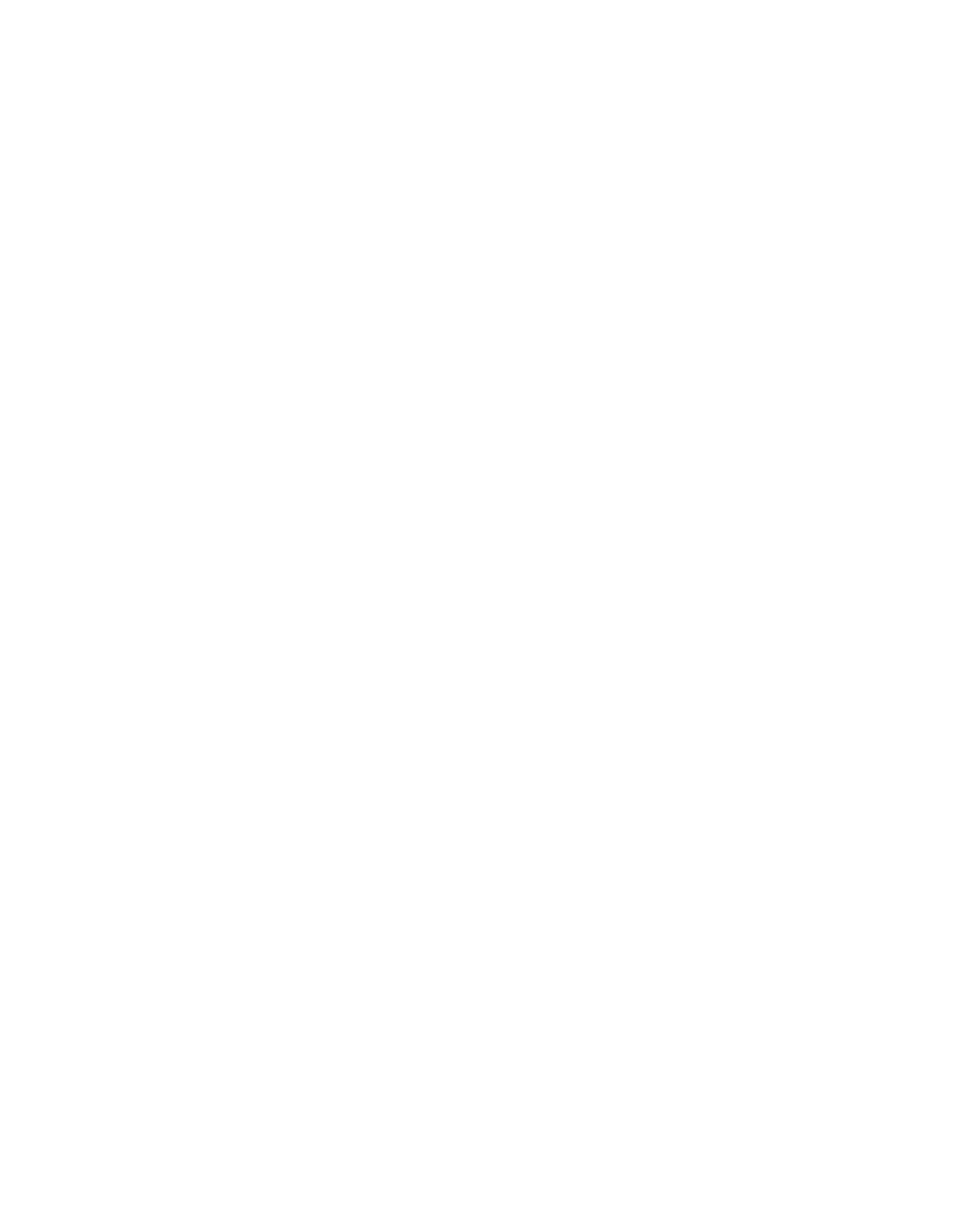## Conference for Food Protection – 2010 **Conference Council III**

| No.            | <b>Title</b>                                                                            | <b>AS</b> | AA | <b>NA</b> | <b>Other</b> |
|----------------|-----------------------------------------------------------------------------------------|-----------|----|-----------|--------------|
| III_001        | Report and Re-creation - Food Allergen Committee                                        | X         |    |           |              |
| III_002        | Allergen Ingredients and Allergen Cross-contamination                                   |           |    | X         |              |
| III_003        | Food Allergen Poster Endorsement                                                        |           |    | X         |              |
| III_004        | Report - Sanitizer Committee                                                            | X         |    |           |              |
| III_005        | On-Site Generation of Antimicrobial Pesticides                                          | X         |    |           |              |
| <b>III</b> 006 | 4-501.19 Manual and Mechanical Warewashing<br>Equipment, Wash solution Temperature      |           | X  |           |              |
| III_007        | Reduced Minimum Temperatures for Mechanical<br><b>Warewashing Equipment</b>             |           | X  |           |              |
| III_008        | Establishment of Criteria for Presence and Use of General<br><b>Purpose Cleaners</b>    |           |    | X         |              |
| III_009        | Report - Blade Tenderization Committee                                                  | X         |    |           |              |
| III_010        | Guidelines for Producing or Cooking Mechanically<br><b>Tenderized Beef for Retail</b>   |           | X  |           |              |
| $III_011$      | <b>Report - Hot Holding Committee</b>                                                   | X         |    |           |              |
| $III_012$      | Re-create - Hot Holding Committee                                                       |           | X  |           |              |
| $III_013$      | Bare Hand Contact for RTE Ingredients that are Fully<br><b>Cooked After Handling</b>    |           | X  |           |              |
| $III_014$      | Hand Sanitizer Use between Glove Changes                                                |           |    | X         |              |
| III_015        | Temperature of Water for Handwashing Sinks                                              |           | X  |           |              |
| III_016        | Sequential Application of Hand Antiseptic for Use in No-<br><b>Water Situations</b>     |           | X  |           |              |
| $III_017$      | Elimination of Open, Refillable Soap Dispensers                                         |           |    | X         |              |
| III_018        | Updating ROP Criteria with regard to Cook Chill and Sous<br>Vide                        |           | X  |           |              |
| $III_019$      | Reduce Confusion in ROP Criteria with regard to Cook Chill<br>and Sous Vide             |           |    | X         |              |
| $III_020$      | 3-302.11 Packaged and Unpackaged Food - Separation                                      |           | X  |           |              |
| $III_021$      | Packaged Ice Manufacturing at Retail                                                    |           |    | X         |              |
| III_022        | Antimicrobial Treatments for Washing Fruits and<br>Vegetables                           |           | X  |           |              |
| III_023        | Food Establishment Response Procedure to Vomiting and<br><b>Diarrheal Contamination</b> |           | X  |           |              |
| $III_024$      | <b>Drying Agents</b>                                                                    | X         |    |           |              |
| $III_025$      | <b>Specialized Processing Methods</b>                                                   |           |    | X         |              |
| $L_{005}$      | Consumer Advisory for pinned/injected/tenderized meats:<br>Food Code 3-603.11           |           |    | X         |              |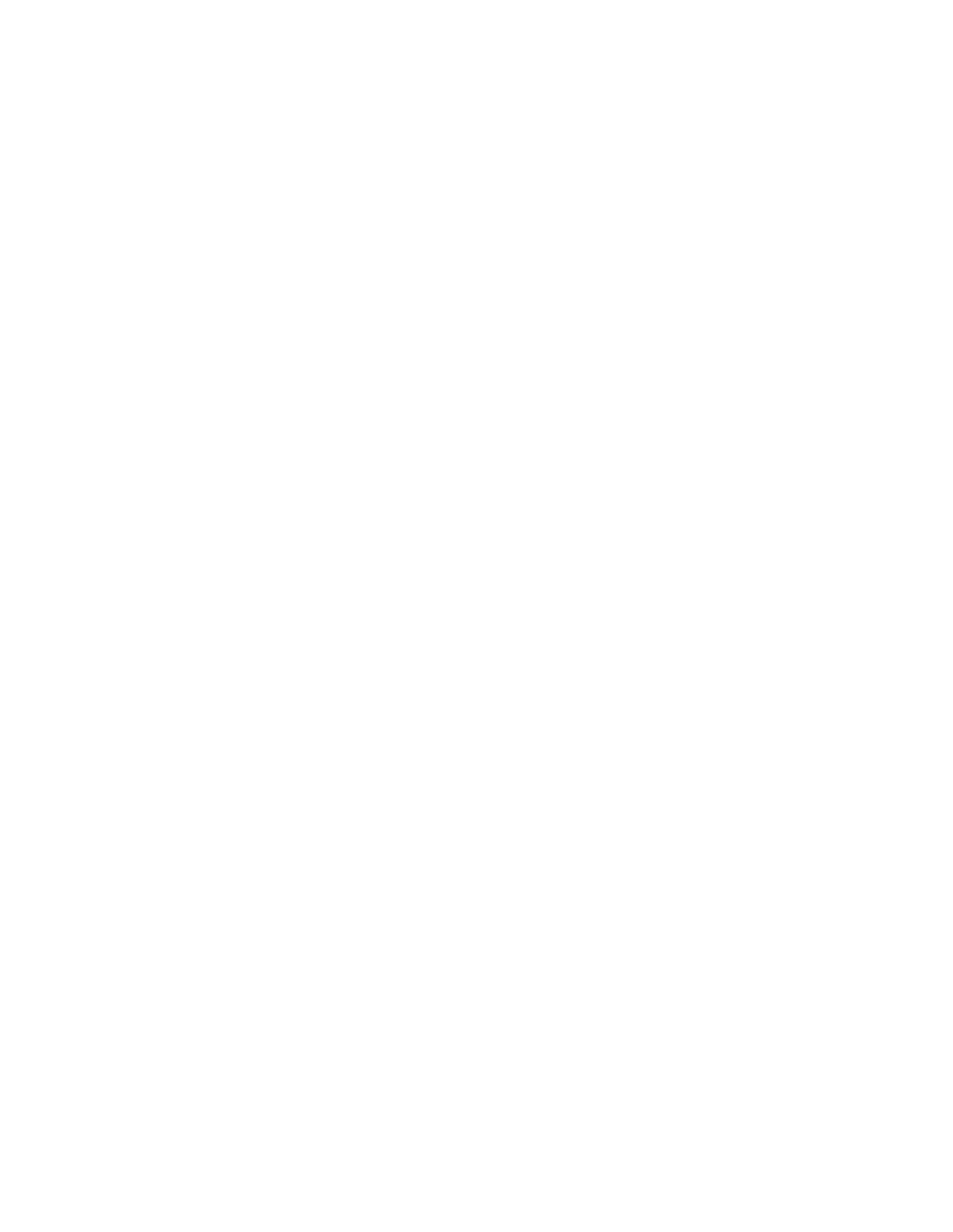#### **Issue: 2010 III-001**

| <b>Council</b><br><b>Recommendation:</b>                   | Accepted as<br>Submitted |    | Accepted as<br>Amended | No Action |  |
|------------------------------------------------------------|--------------------------|----|------------------------|-----------|--|
| <b>Delegate Action:</b>                                    | Accepted                 | X. | Rejected               |           |  |
| All information above the line is for conference use only. |                          |    |                        |           |  |

## **Title: Report and Re-creation – Food Allergen Committee**

### **Recommended Solution:**

The Conference recommends acknowledgment of the Food Allergen Committee report and thanking the committee members for their work.

The Conference further recommends the re-creation of the Food Allergen Committee to extend the reach of food allergy education, training and awareness as follows:

- Identify appropriate strategies to develop an FDA "endorsed" Allergen Management Course, including the review of course curriculum.
- Review the pending publication of FDA materials and guidance document(s) related to allergen management.
- Utilize the strengths of groups like FAAN and IFIC Foundation (in cooperation with the CFP Food Allergen Committee) to define and lead a health professional outreach activity such as a "food allergy resource page" of educational materials suitable for state/local regulatory officials, food managers, and food employees.
- Add a CDC representative to serve on the CFP Food Allergen Committee to help enhance our current public health perspectives and assist in the development and dissemination of a health professional outreach activity.
- Report back to the 2012 Biennial Meeting with the outcome of these charges.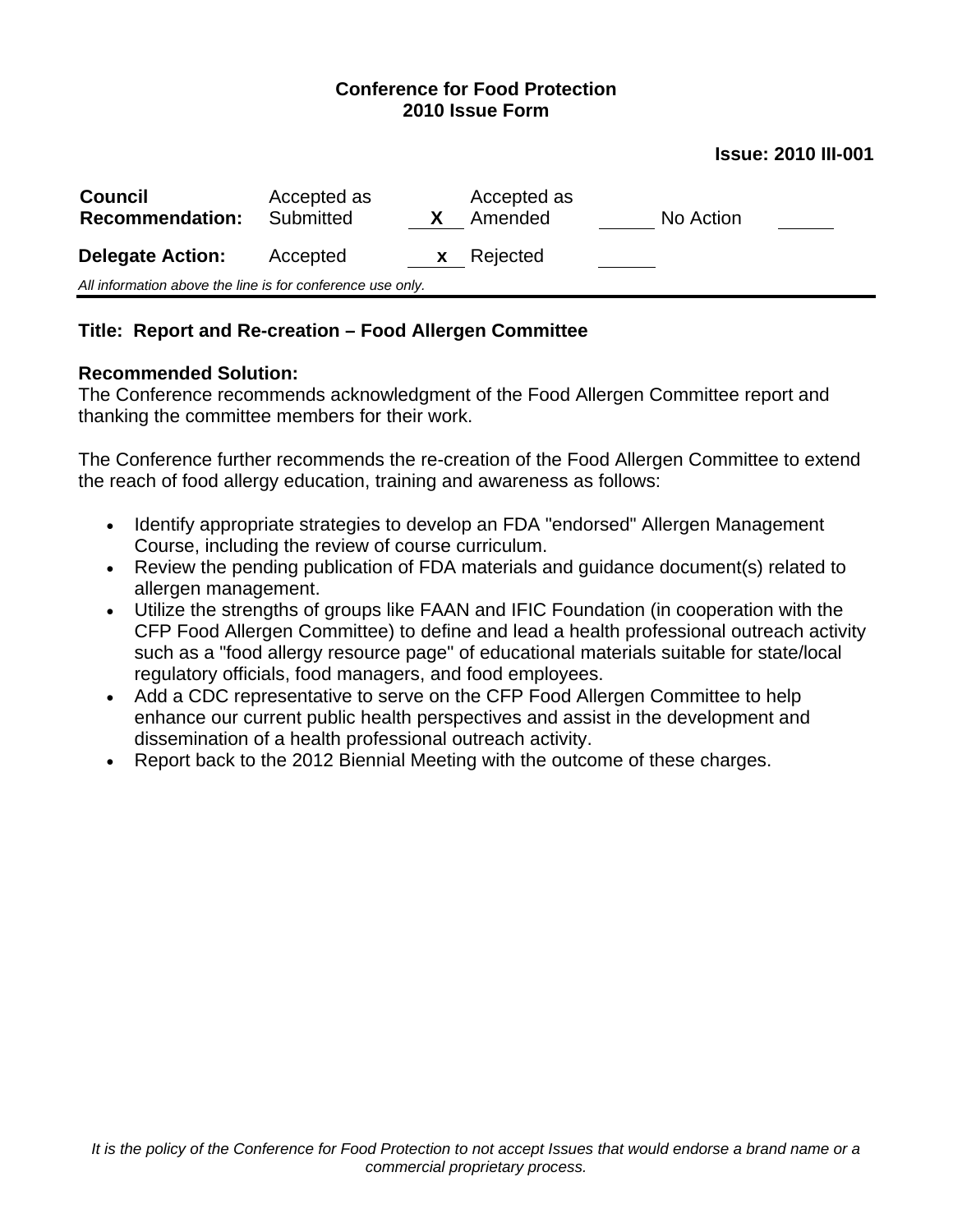#### **Issue: 2010 III-002**

| <b>Council</b><br><b>Recommendation:</b>                   | Accepted as<br>Submitted |    | Accepted as<br>Amended | No Action | $\mathbf{X}$ |
|------------------------------------------------------------|--------------------------|----|------------------------|-----------|--------------|
| <b>Delegate Action:</b>                                    | Accepted                 | X. | Rejected               |           |              |
| All information above the line is for conference use only. |                          |    |                        |           |              |

## **Title: Allergen Ingredients and Allergen Cross-Contamination**

#### **Recommended Solution:**

The Conference recommends no action.

#### **Reason:**

The charge given to the allergen committee in issue III-001 is sufficient to address the intent of issue III-002.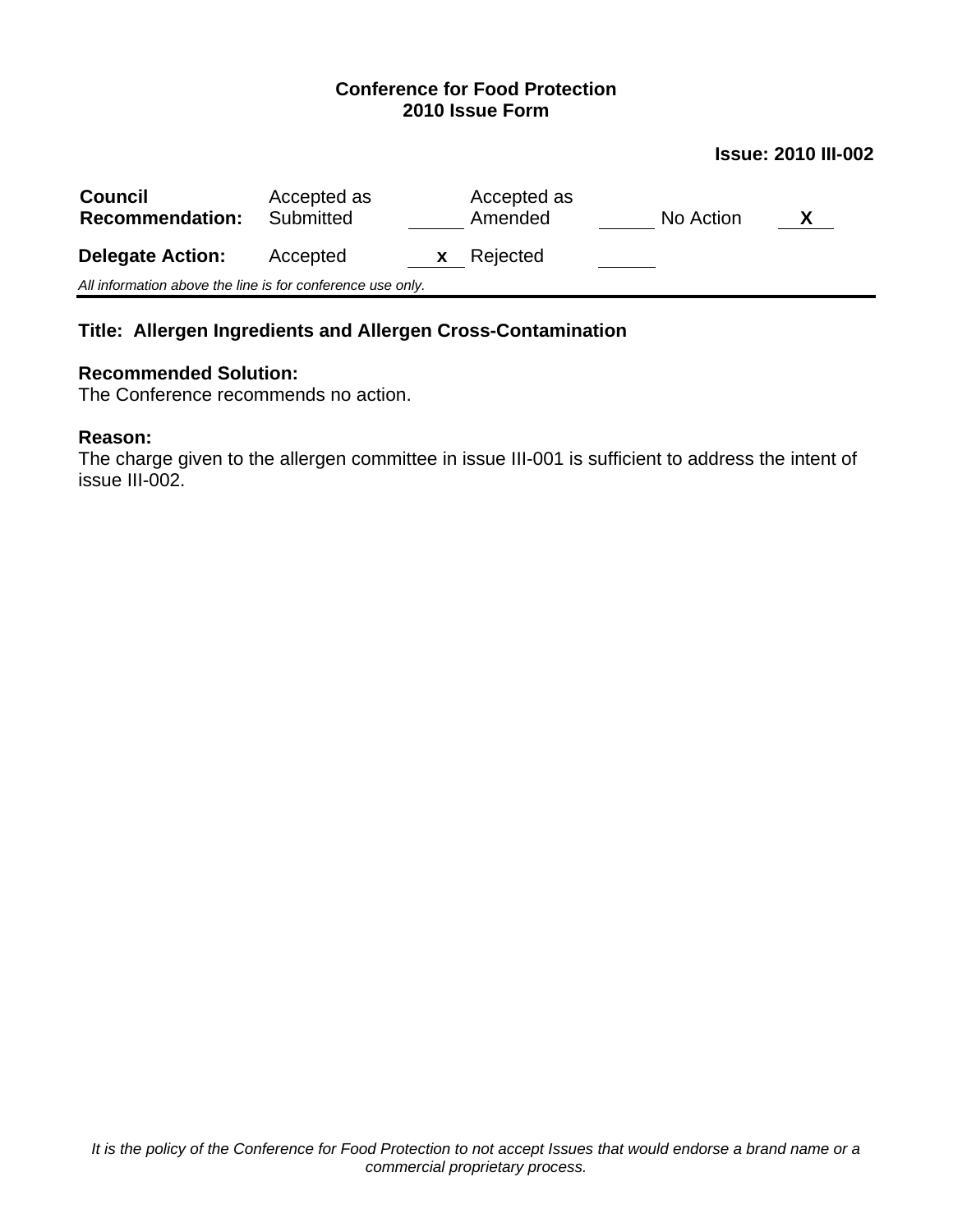#### **Issue: 2010 III-003**

| <b>Council</b><br><b>Recommendation:</b>                   | Accepted as<br>Submitted | Accepted as<br>Amended | No Action<br>X |  |
|------------------------------------------------------------|--------------------------|------------------------|----------------|--|
| <b>Delegate Action:</b>                                    | Accepted<br><b>X</b>     | Rejected               |                |  |
| All information above the line is for conference use only. |                          |                        |                |  |

## **Title: Food Allergen Poster Endorsement**

## **Recommended Solution:**

The Conference recommends no action.

### **Reason:**

Submitter requested that issue III-003 be withdrawn.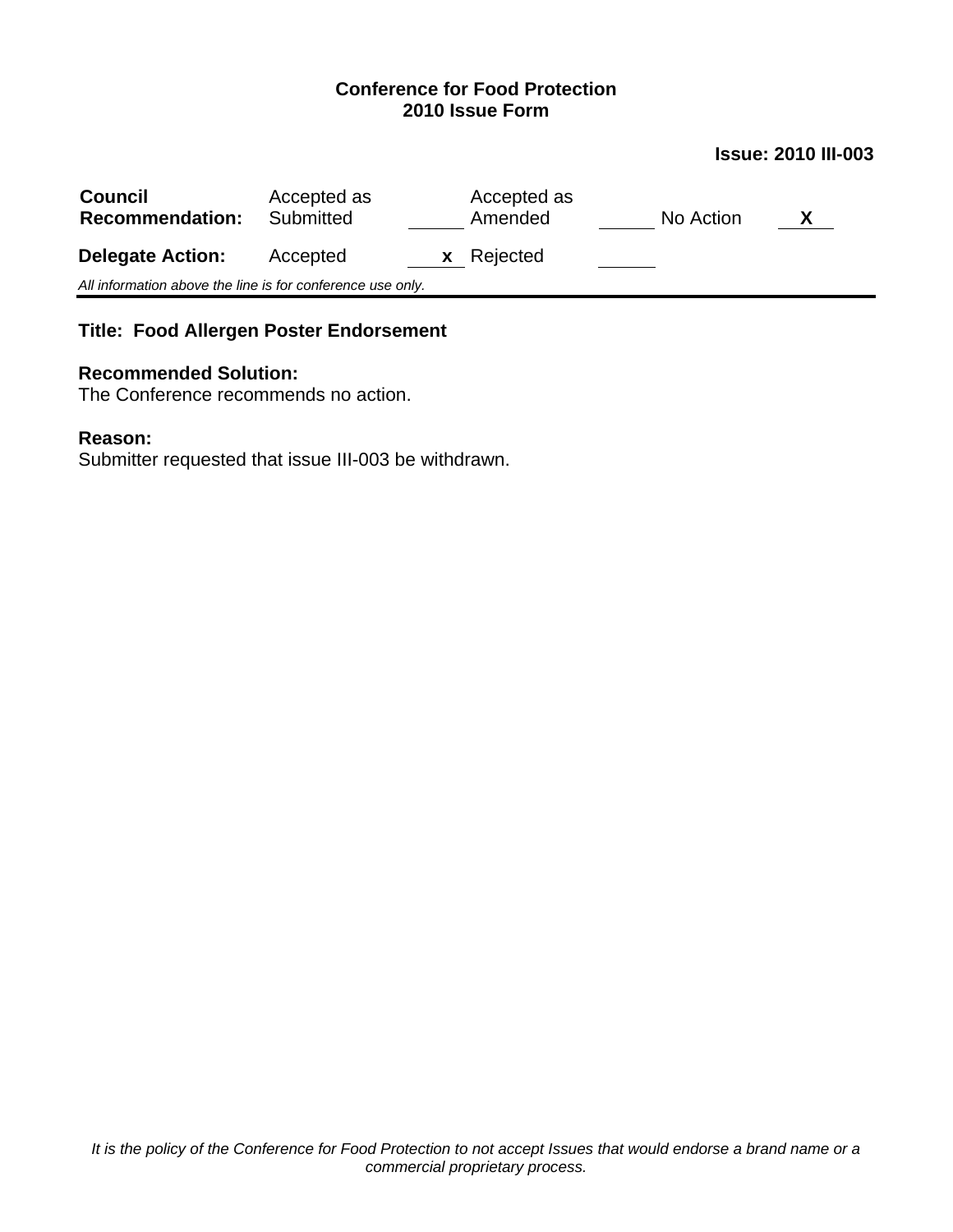#### **Issue: 2010 III-004**

| <b>Council</b><br><b>Recommendation:</b>                   | Accepted as<br>Submitted |              | Accepted as<br>Amended | No Action |  |
|------------------------------------------------------------|--------------------------|--------------|------------------------|-----------|--|
| <b>Delegate Action:</b>                                    | Accepted                 | $\mathbf{X}$ | Rejected               |           |  |
| All information above the line is for conference use only. |                          |              |                        |           |  |

## **Title: Report – Sanitizer Committee**

#### **Recommended Solution:**

The Conference recommends acknowledgment of the 2008-10 Sanitizer Committee Report, with thanks to the members of the Sanitizer Committee for completing their task, and disbanding the committee.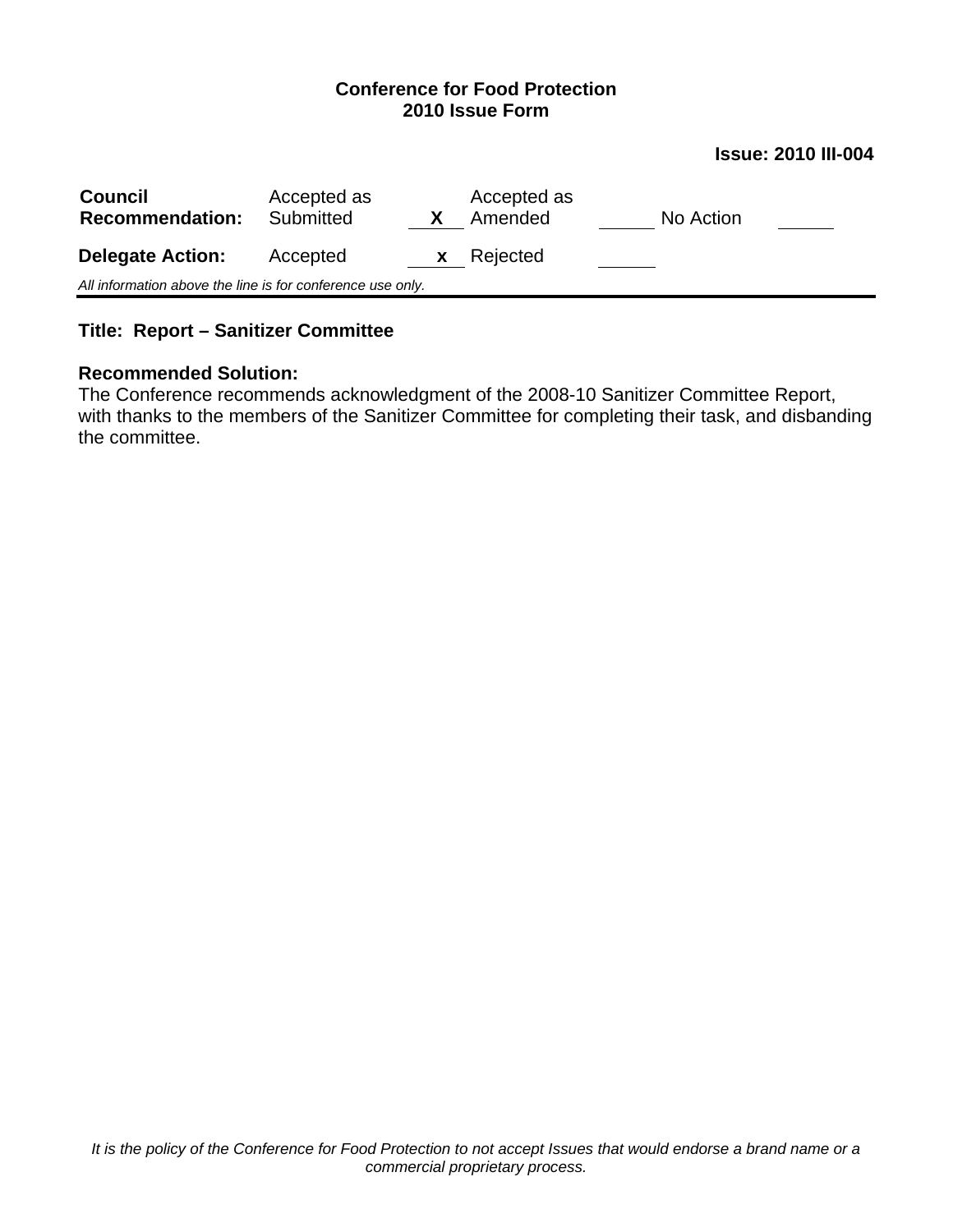#### **Issue: 2010 III-005**

| <b>Council</b><br><b>Recommendation:</b>                   | Accepted as<br>Submitted |          | Accepted as<br>Amended | No Action |  |
|------------------------------------------------------------|--------------------------|----------|------------------------|-----------|--|
| <b>Delegate Action:</b>                                    | Accepted                 | <b>X</b> | Rejected               |           |  |
| All information above the line is for conference use only. |                          |          |                        |           |  |

## **Title: On-Site Generation of Antimicrobial Pesticides**

## **Recommended Solution:**

The Conference recommends that a letter be sent to the FDA recommending changes to the Food Code as detailed in the attached "Food\_Code\_Recommendations\_for\_Onsite Generation of Antimicrobials" (extracted from Table 1 of the CFP 2008-10 Sanitizer Committee Final Report). Detailed rationales for the recommended changes are included in the table.

The recommended new language is indicated below in underline format for additions and plain text for current 2009 Food Code language:

1. Adding §4-204.124 to address equipment requirements for on-site generators

"4-204.124 On-Site Devices for Generation of Sanitizing Solutions

"Devices for generation of sanitizing solutions shall meet the characteristics specified under §4-202.11 and

- (A) Devices for generating pesticides must comply with regulations as established by section 2(q)(1) and section 12 of FIFRA, as well as 40 CFR 152.500 and 156.10.
- (B) Devices for generating pesticides shall display the manufacturing establishment's registration number."
- 2. Adding §4-501.114 (F) to address the sanitizing solutions generated on-site

"A chemical SANITIZER used in a SANITIZING solution for a manual or mechanical operation at contact times specified under ¶ 4-703.11(C) shall meet the criteria specified under § 7-204.11 SANITIZERS, Criteria, shall be used in accordance with the EPAregistered label use instructions, and shall be used as follows  $P$ :

"(F) Any chemical substance produced and used on-site as a food contact surface SANITIZING solution shall have the concentration, temperature, pH and other conditions necessary to meet the definition of SANITIZATION in §1-201.10."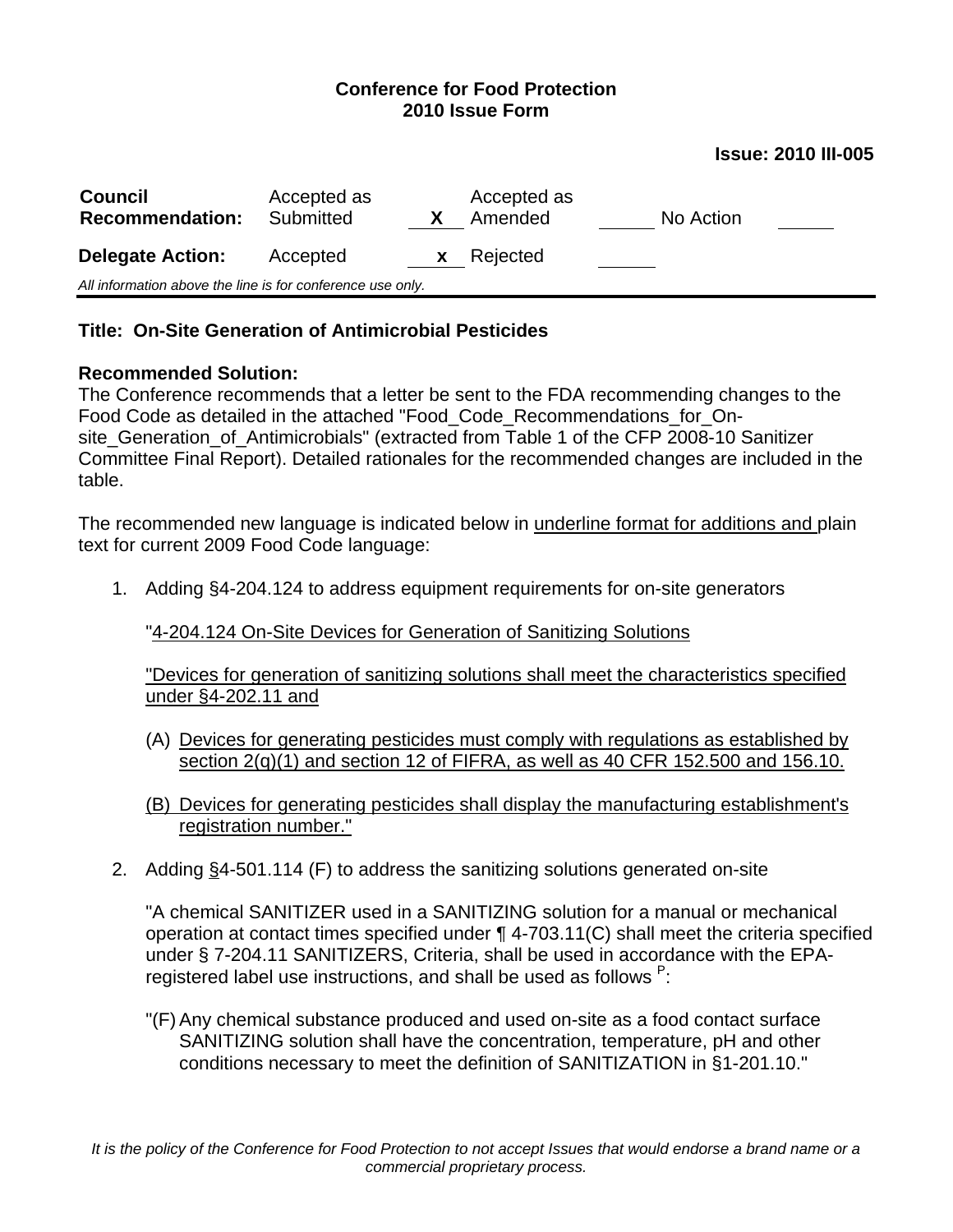3. Insert the following in Annex 3 for §4-501.114 to address FIFRA requirements for onsite generators, as indicated in the attachment.

"...section 7-204.11 would be violated.

"A variety of sanitizers can be generated on-site, including chlorine, hypochlorous acid (generated by processes known as electrolyzed water, electro chemically activated water, electro activated water, etc.), chlorine dioxide, ozone, and others. EPA does not require the registration of pesticidal devices; however, these devices must be produced in a registered establishment. The data plate should list the establishment number. Additionally, device label requirements are established by section  $2(q)(1)$  and section 12 of FIFRA, as well as 40 CFR 152.500 and 156.10. No statement that is false or misleading can appear in a device's labeling. Statements that are subject to this standard include, but are not limited to:

- the name, brand, or trademark under which the product is sold
- an ingredient statement
- statements concerning effectiveness of the product
- hazard and precautionary statements for human and domestic animals
- environmental and exposure hazards
- the directions for use

"Because there is no EPA registration of solutions generated and used on-site, either the equipment manufacturer or the user of the equipment must generate data to validate the efficacy of the solution the device produces as well as the conditions for use of the solution (e.g., concentration, temperature, contact time, pH, and other applicable factors). These data should be available on-site. Section 4-703.11 requires that the conditions of use yields SANITIZATION as defined in paragraph 1-201.10(B), i.e., a 5 log (99.999%) reduction.

"EPA Disinfectant - Technical Science Section (DIS-TSS) 4 describes efficacy data requirements for sanitizing rinses for previously cleaned food-contact surfaces http://www.epa.gov/oppad001/dis\_tss\_docs/dis-04.htm. Chlorine equivalent testing is used for halide-based biocides (chlorine bearing chemicals, iodophors, and mixed halides) and a minimum of 99.999% reduction of *E. coli* and *S. aureus* for non-chlorine biocides. These procedures are required for EPA-registered sanitizers (e.g., bottled chlorine, iodine, quats, etc.), but modification is needed for on-site generated sanitizers. For example, the procedures specify that 3 different batches are to be tested, one of which must be 60 days old. A 60 day sample would not be relevant for on-site generated sanitizers because they should be used shortly after generation. Validation testing for on-site generated product should include a time element, because efficacy can reduce with time. Testing should include all factors that could impact the efficacy of the pesticide solution including water hardness, pH and temperature. The report should also clearly identify the minimum acceptable concentration of active ingredient required for that product to pass the test. This testing is best performed under Good Laboratory Practices.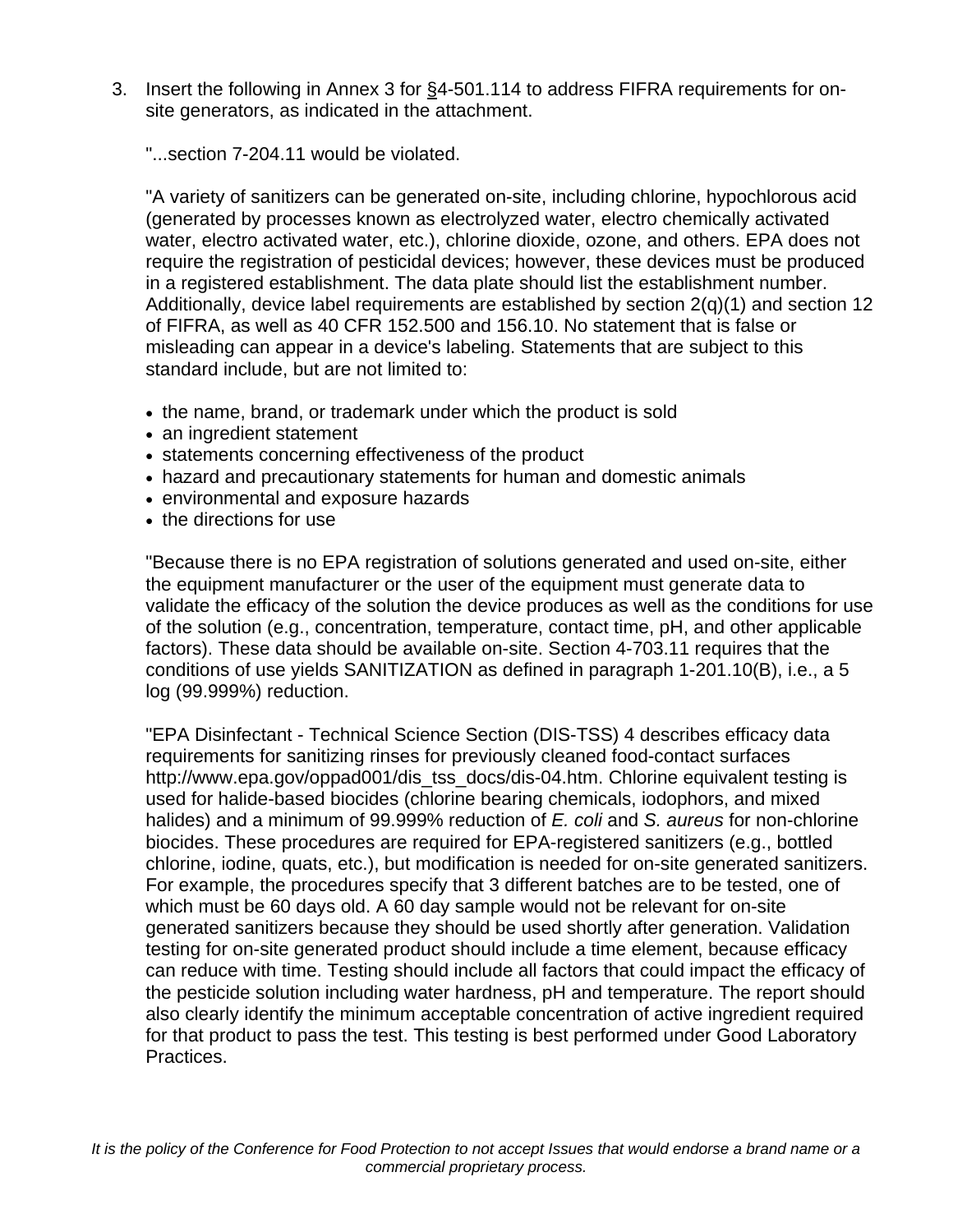"Some technologies generate chemicals that are addressed in the Code, such as chlorine or hypochlorous acid. Verifying performance of these chlorine-based solutions can be accomplished by confirming that the concentration, temperature, and pH of the sanitizing solutions comply with paragraph 4-501.114 (A) using test methods and equipment that is currently used.

"However, some on-site generators produce chemicals that are not listed as sanitizers in the Code (e.g. ozone, chlorine dioxide, hydrogen peroxide, etc.). The manufacturer should provide methods (e.g., test strips, kits, etc.) to verify that the equipment continues to generate the solution at the same concentration on-site.

"Some solutions, such as ozone, chlorine dioxide, and hypochlorous acid, may lose concentration more quickly than other solutions. Therefore, it is necessary to verify concentration on an on-going basis, and to comply with section 4-501.116.

"...To summarize, a sanitizing solution that is too week would be a violation of section 4- 501.114. A solution that is too strong would be a violation of section 7-204.11..."

4. Adding ¶7-204.11 (B) and inserting a reference to on-site generated antimicrobials to address pesticides that may not required a tolerance. The section to read as follows.

"Chemical SANITIZERS, including those generated on-site, and other chemical antimicrobials applied to FOOD-CONTACT SURFACEs shall:

- (A) meet the requirements specified in 40 CFR 180.940 Tolerance exemptions for active and inert ingredients for use in antimicrobial formulations (food-contact surface sanitizing solutions)<sup>P</sup>", or
- (B) be listed in 40 CFR 180.2020 Pesticide Chemicals Not Requiring a Tolerance or an Exemption From Tolerance - Non-food determinations."
- 5. Adding the following at the end of existing Annex 3 for §7-204.11 to address OSHA limits for gases dissolved in solution.

"...The CFR reference that is provided lists concentrations of sanitizers that are considered safe.

"Some SANITIZERS produced by on-site generators are based on gases dissolved in solution. These may present toxicology issues if the gases can come out of solution and into the air at high concentrations. OSHA limits on gases like ozone and chlorine dioxide are outlined in 29 CFR 1910.1000. Although the amount of dissolved gas in solution may be very low when evenly distributed through out all the air in a site, the gas may not be evenly distributed. This may lead to localized concentrations, e.g., immediately over a three compartment sink, that exceed OSHA limits. It is the responsibility of the permit holder and equipment supplier to ensure that the equipment is used in a safe manner so that OSHA limits will not be exceeded anywhere in the permit holder's facility.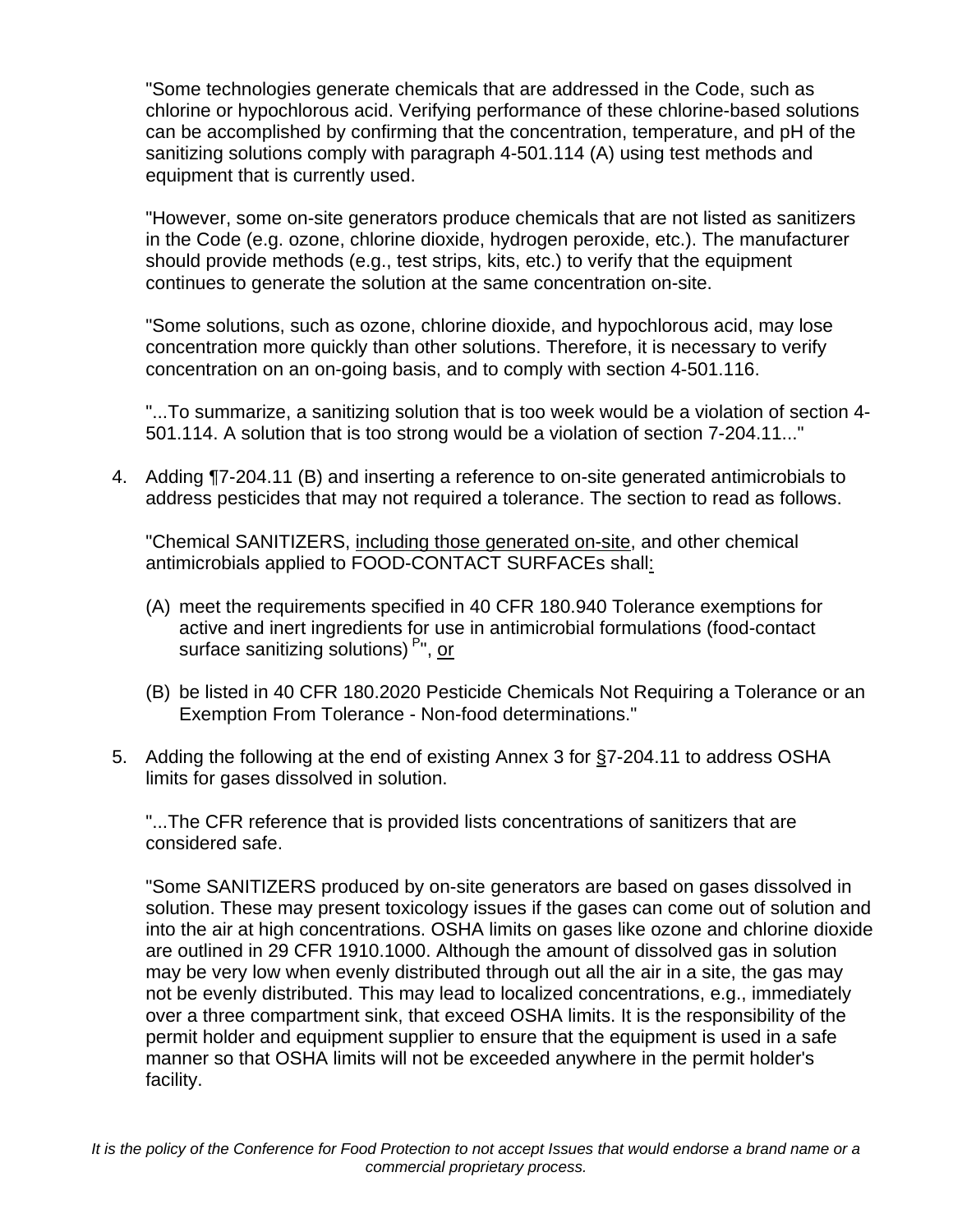The permit holder using a pesticide device is responsible for being in compliance with 40 CFR 180.940. Because no process for regulatory review of the output of a pesticide device exists, no standard method for checking compliance exists. As such, a potential user of a pesticide device needs to look elsewhere for evidence of compliance. This may include a statement from the device manufacturer, an analysis of the MSDS ingredient statement or a third party chemical analysis of the device output."

- 6. Update ¶7-204.12 (A) to address on-site generation of chemicals to wash vegetables.
	- "(A) Chemicals including those generated on-site**,** used to wash or peel raw, whole fruits and vegetables shall meet the requirements specified in 21 CFR 173.315 Chemicals used in washing or to assist in the peeling of fruits and vegetables. <sup>P</sup>"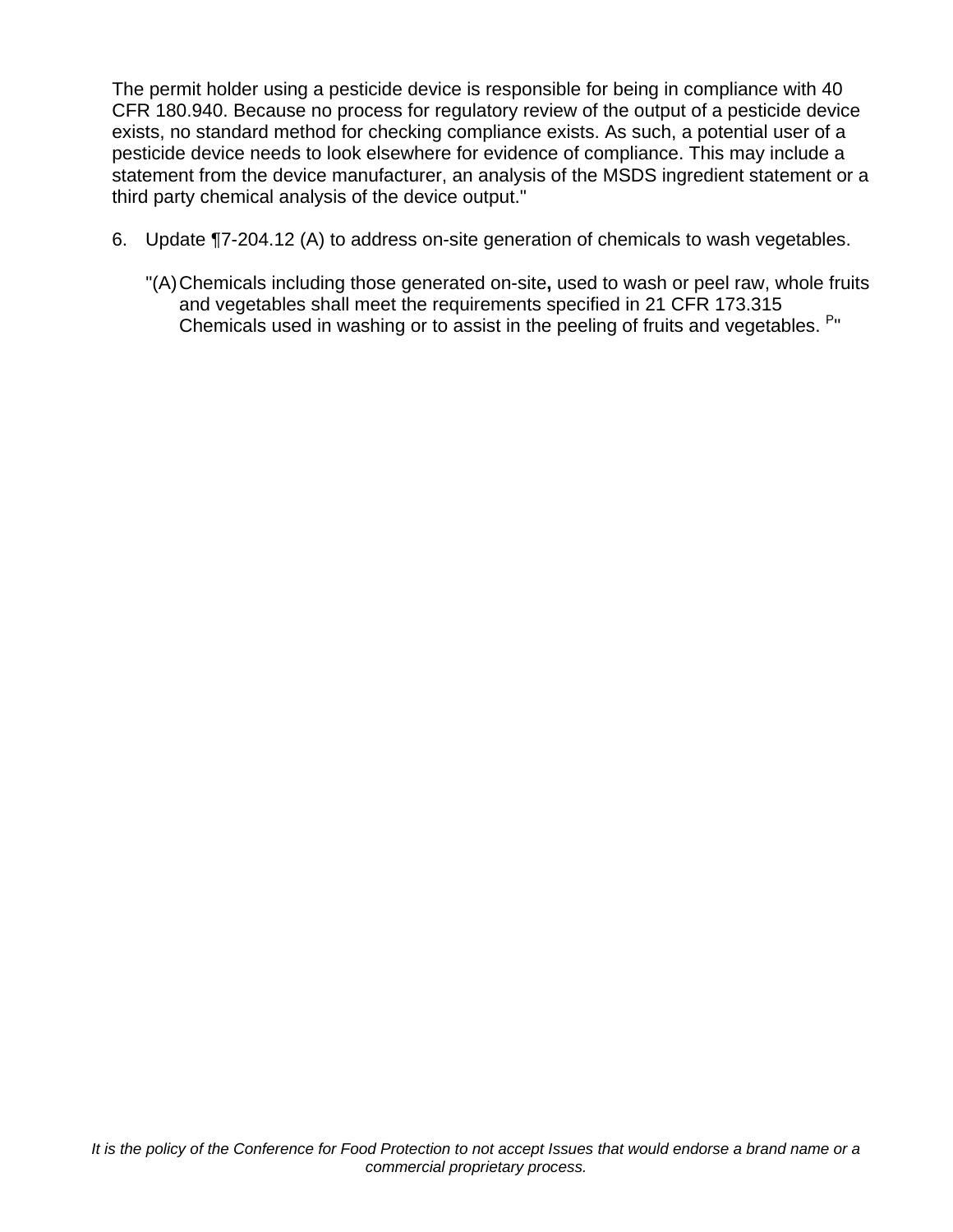#### **Issue: 2010 III-006**

| <b>Council</b><br><b>Recommendation:</b>                   | Accepted as<br>Submitted |          | Accepted as<br>Amended | X | No Action |  |
|------------------------------------------------------------|--------------------------|----------|------------------------|---|-----------|--|
| <b>Delegate Action:</b>                                    | Accepted                 | <b>X</b> | Rejected               |   |           |  |
| All information above the line is for conference use only. |                          |          |                        |   |           |  |

## **Title: 4-501.19 Manual and Mechanical Warewashing Equipment, Wash Solution Temperature**

## **Recommended Solution:**

The Conference recommends that a letter be sent to FDA requesting that section 4-501.19 be revised to remove the minimum wash solution temperature and be classified as a Core <sup>C</sup> item by removing the "<sup>Pf</sup>" and substituting "<sup>C</sup>" at the end of the section as indicated below AND requests that the Annex 3 entry for this section be amended as stated below.

## **4-501.19 Manual Warewashing Equipment, Wash Solution Temperature.**

The temperature of the wash solution in manual warewashing equipment shall be maintained at a temperature to effectively remove visible soil (including fat and oils) unless there is a temperature specified on the cleaning agent manufacturer's label instructions or other written instructions from the manufacturer.

Further, the Annex 3 reference to Manual and Mechanical Warewashing Equipment, Wash solution Temperature be revised to address the importance of controlling the variables that help remove soils from the wares or utensils during washing and rinsing to assure effective sanitizing. An example change by replacement of the existing section is as follows:

## **4-501.19 Manual Warewashing Equipment, Wash Solution Temperature.**

The wash solution temperature is important for removing organic matter along with other variables. If the temperature is too low, the performance of the detergent may be adversely affected, e.g., animal fats that may be present on the dirty dishes would not be dissolved unless detergents are adjusted to work at lower water temperatures or other variables like power spraying, turbo washing, or heavy scrubbing are used. The manufacturer's instructions should be consulted and followed for the correct application pertaining to cleaning agent. The items being washed should be visibly clean by noting the absence of soil (including fat and oils) prior to sanitization.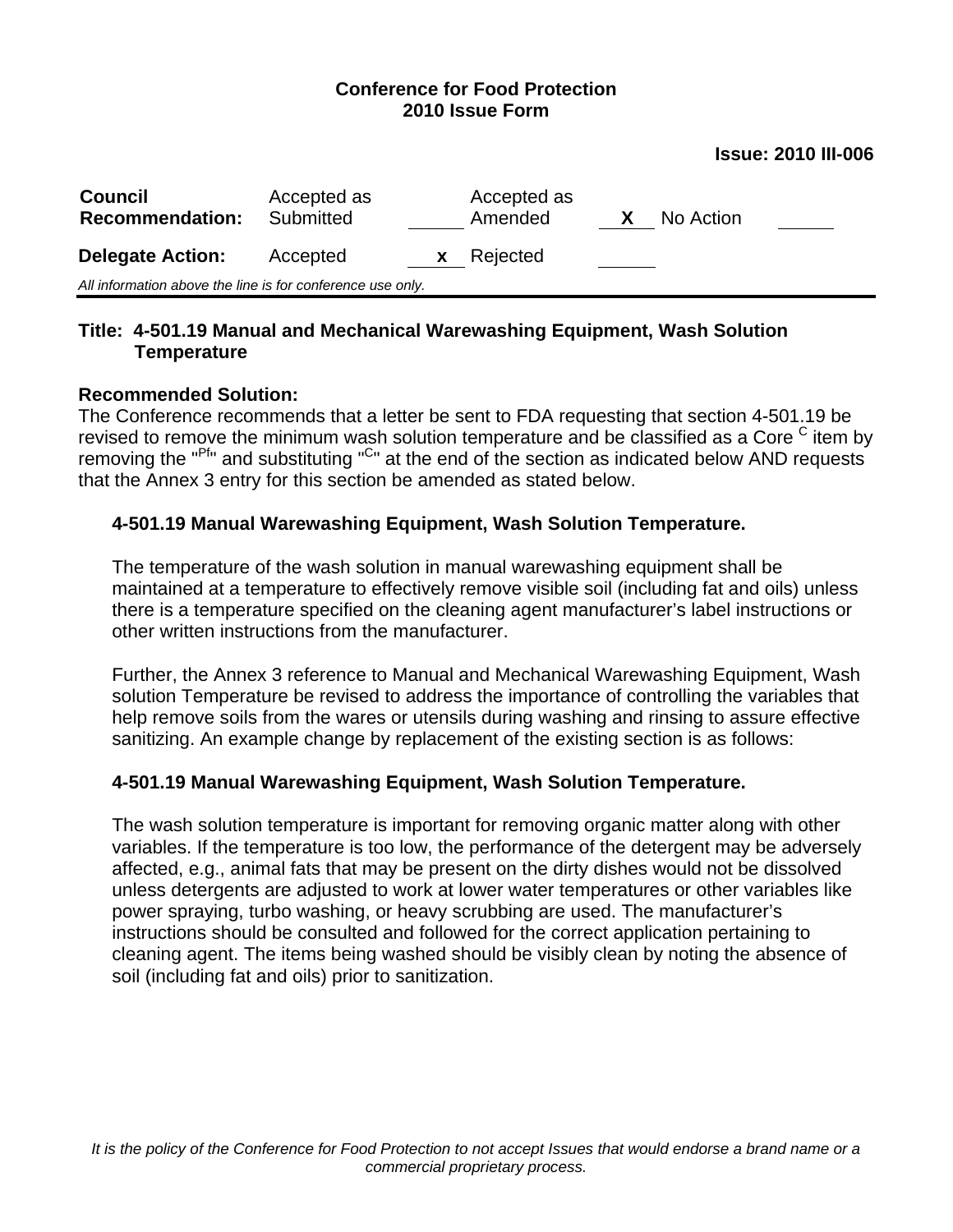#### **Issue: 2010 III-007**

| <b>Council</b><br><b>Recommendation:</b>                   | Accepted as<br>Submitted |              | Accepted as<br>Amended | No Action |
|------------------------------------------------------------|--------------------------|--------------|------------------------|-----------|
| <b>Delegate Action:</b>                                    | Accepted                 | $\mathbf{x}$ | Rejected               |           |
| All information above the line is for conference use only. |                          |              |                        |           |

### **Title: Reduced Minimum Temperatures for Mechanical Warewashing Equipment**

#### **Recommended Solution:**

The Conference recommends that a letter be sent to FDA requesting the FDA Food Code be revised as follows:

## **4-501.110 Mechanical Warewashing Equipment, Wash Solution Temperature.**

- (A) The temperature of the wash solution in spray type warewashers that use hot water to SANITIZE may not be less than:
	- (1) For a stationary rack, single temperature machine,  $74^{\circ}$ C (165 $^{\circ}$ F); <sup>Pf</sup>
	- (2) For a stationary rack, dual temperature machine,  $66^{\circ}$ C (150 $^{\circ}$ F); <sup>Pf</sup>
	- (3) For a single tank, conveyor, dual temperature machine,  $71^{\circ}$ C (160 $^{\circ}$ F); <sup>Pr</sup> or
	- (4) For a multitank, conveyor, multitemperature machine,  $66^{\circ}$ C (150 $^{\circ}$ F). <sup>Pf</sup>
- (B) The temperature of the wash solution in spray-type warewashers that use chemicals to SANITIZE may not be less than  $49^{\circ}$ C (120 $^{\circ}$ F). <sup>Pf</sup>
- (C) As an alternative to (A) above, the temperature of the wash solution in spray type warewashers that use hot water to SANITIZE may not be less than the marked minimum temperatures on the equipment data plate when the equipment has been evaluated and verified by a third party certifying body to an ANSI accredited standard as meeting the sanitizing performance criteria of 5 log reduction of pathogens of public health concern. Pf

## **4-501.112 Mechanical Warewashing Equipment, Hot Water Sanitization Temperatures.**

(A) Except as specified in ¶ (B) of this section, in a mechanical operation, the temperature of the fresh hot water SANITIZING rinse as it enters the manifold may not be more than 90°C

(194°F), or less than: Pf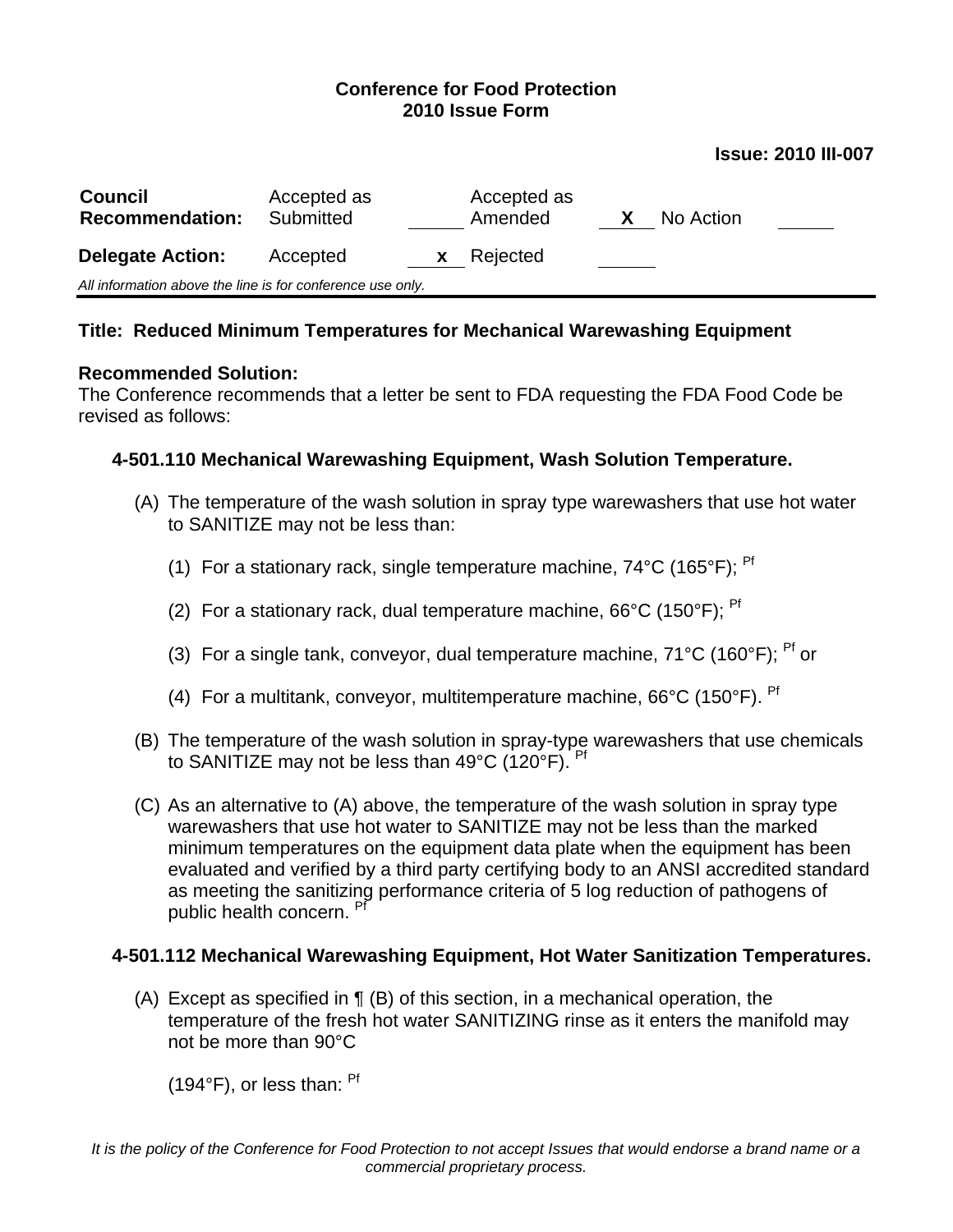- (1) For a stationary rack, single temperature machine,  $74^{\circ}$ C (165 $^{\circ}$ F); <sup>Pf</sup> or
- (2) For all other machines, 82°C (180°F). Pf
- (B) The maximum temperature specified under ¶ (A) of this section, does not apply to the high pressure and temperature systems with wand-type, hand-held, spraying devices used for the in-place cleaning and SANITIZING of EQUIPMENT such as meat saws.
- (C) As an alternative to (A) above, in a mechanical operation, the temperature of the fresh hot water SANITIZING rinse as it enters the manifold may not be more than 90°C (194°F), or less than the marked minimum temperature on the equipment data plate when the equipment has been evaluated and verified by a third party certifying body to an ANSI accredited standard as meeting the sanitizing performance criteria of 5 log reduction in pathogens of public health concern. Pf

## **4-703.11 Hot Water and Chemical.**

After being cleaned, EQUIPMENT FOOD-CONTACT SURFACES and UTENSILS shall be SANITIZED in:

- (A) Hot water manual operations by immersion for at least 30 seconds and as specified under § 4-501.111;
- (B) Hot water mechanical operations by being cycled through EQUIPMENT that is set up as specified under §§ 4-501.15, 4-501.112, and 4-501.113 and achieving a UTENSIL surface temperature of 71°C (160°F) as measured by an irreversible registering temperature indicator for machines with a marked minimum final rinse temperature of 180°F (82°C). For machines with a marked minimum final rinse temperature other than 180°F (82°C), the utensil surface temperature shall be as marked on the machine; <sup>P</sup> or...

*(Note - this modification will require a new marking on the machine data plate for hot water sanitizing models with less than 180°F final rinse temperature. This will require a similar change to NSF 3.)*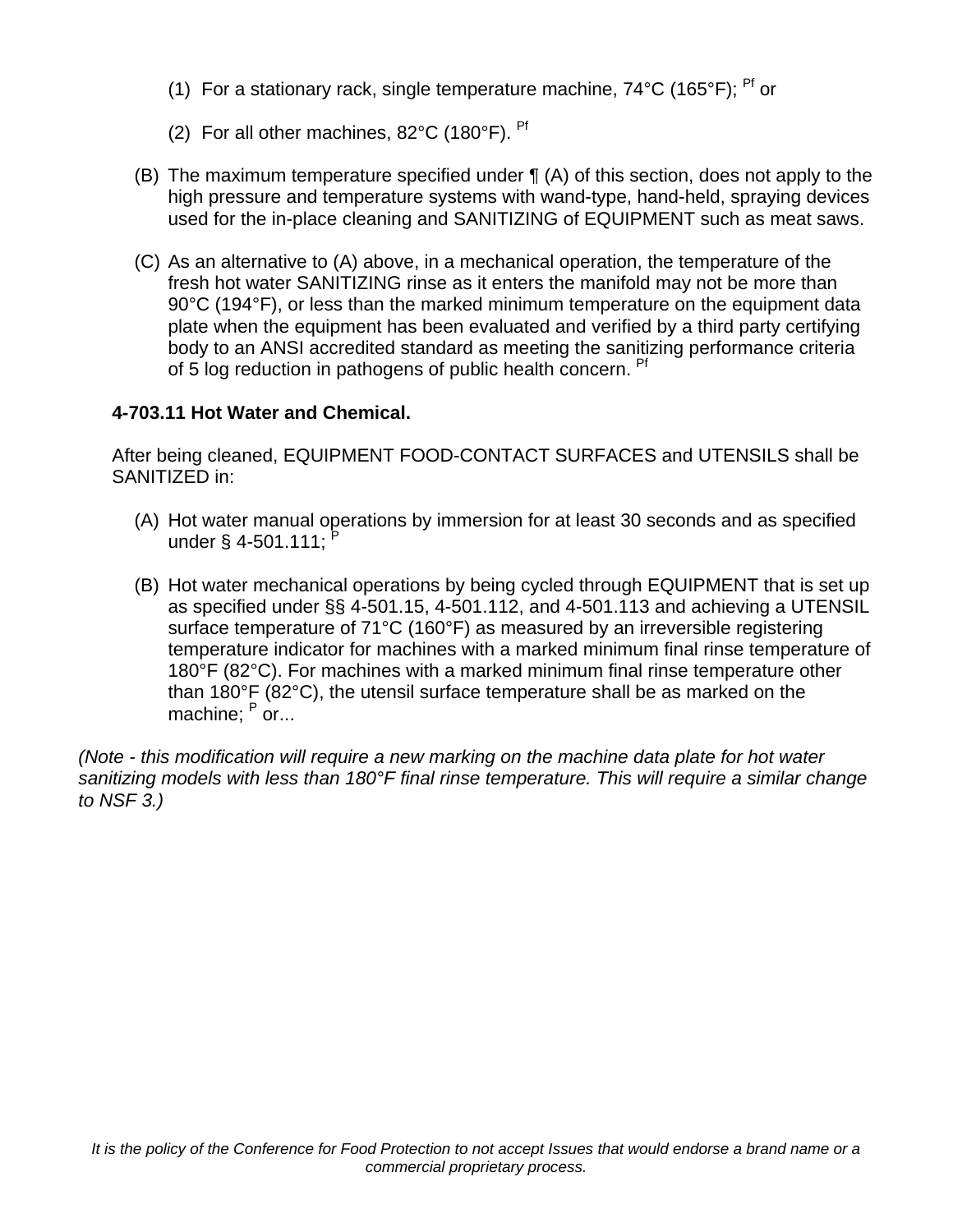#### **Issue: 2010 III-008**

| <b>Council</b><br><b>Recommendation:</b>                   | Accepted as<br>Submitted |   | Accepted as<br>Amended | No Action |  |
|------------------------------------------------------------|--------------------------|---|------------------------|-----------|--|
| <b>Delegate Action:</b>                                    | Accepted                 | X | Rejected               |           |  |
| All information above the line is for conference use only. |                          |   |                        |           |  |

## **Title: Establishment of Criteria for Presence and Use of General Purpose Cleaners**

#### **Recommended Solution:**

The Conference no action.

#### **Reason:**

Not appropriate for the Food Code rather it would be more appropriately addressed as a legislative/regulatory action outside the scope of the Conference.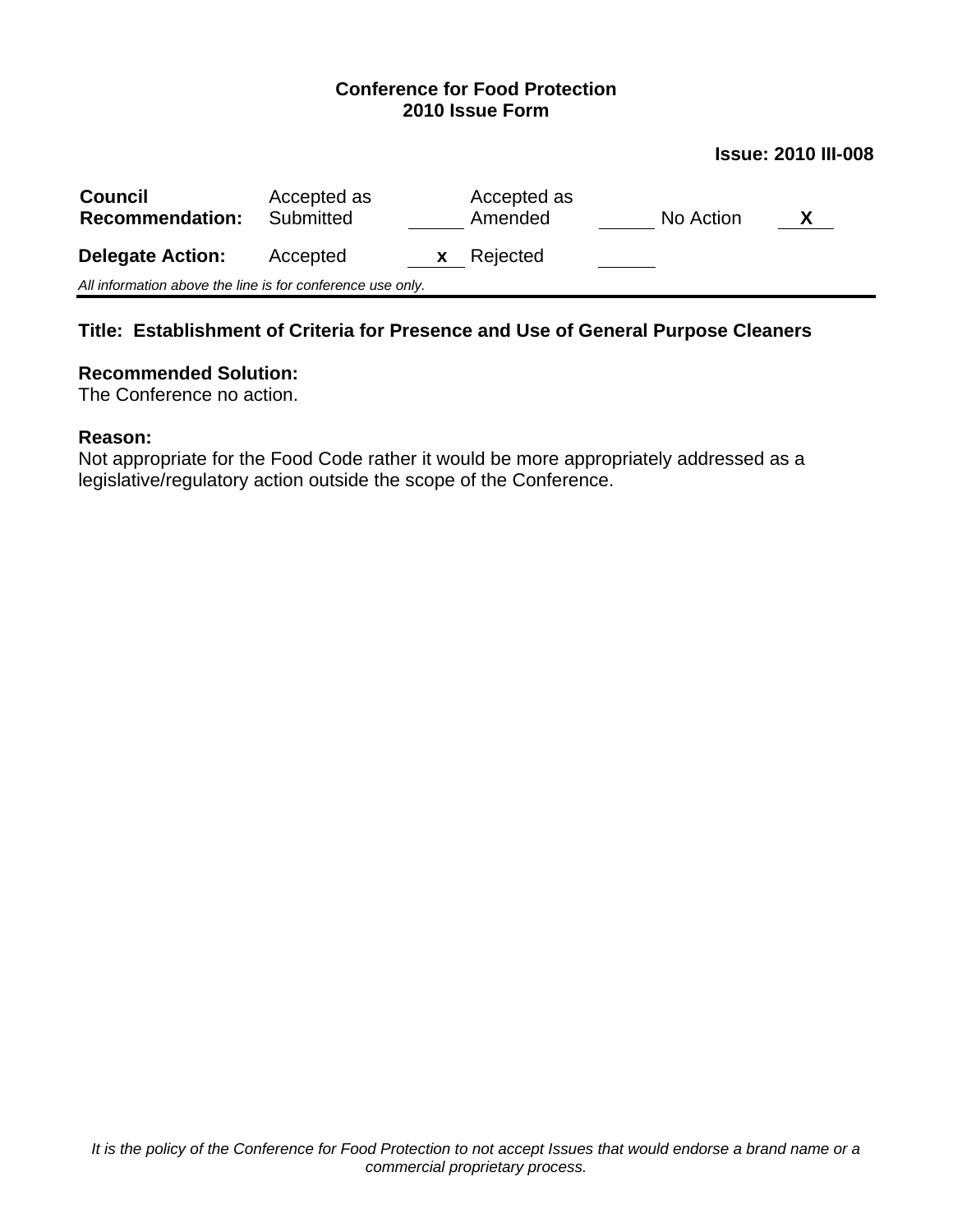#### **Issue: 2010 III-009**

| <b>Council</b><br><b>Recommendation:</b>                   | Accepted as<br>Submitted |    | Accepted as<br>Amended | No Action |  |
|------------------------------------------------------------|--------------------------|----|------------------------|-----------|--|
| <b>Delegate Action:</b>                                    | Accepted                 | X. | Rejected               |           |  |
| All information above the line is for conference use only. |                          |    |                        |           |  |

## **Title: Report – Blade Tenderization Committee**

## **Recommended Solution:**

The Conference recommends acknowledgement of the Final Committee Report from the Blade Tenderization Committee, with thanks to the committee for completing their work and disbanding the committee.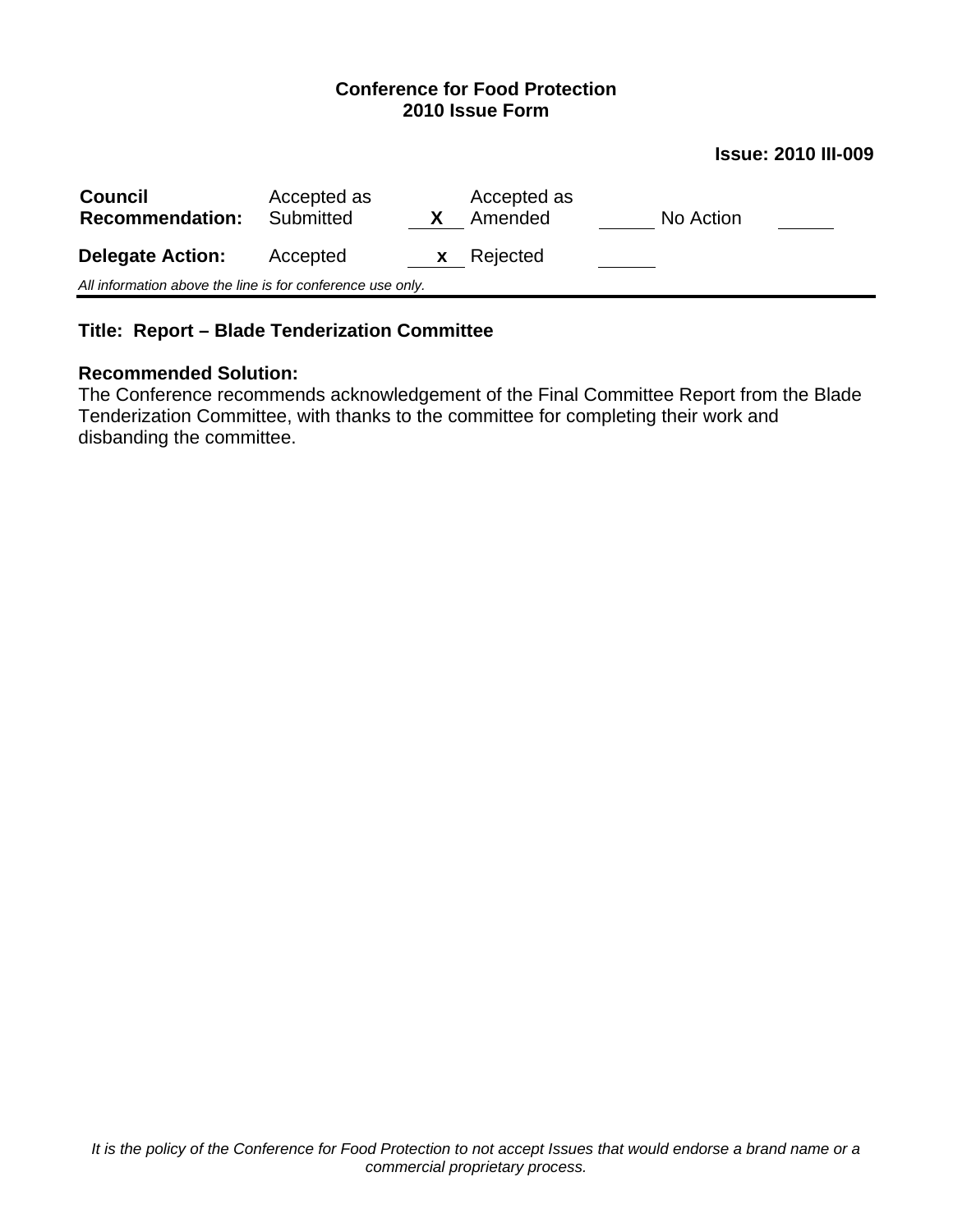#### **Issue: 2010 III-010**

| <b>Council</b><br><b>Recommendation:</b>                   | Accepted as<br>Submitted |    | Accepted as<br>Amended | X | No Action |  |
|------------------------------------------------------------|--------------------------|----|------------------------|---|-----------|--|
| <b>Delegate Action:</b>                                    | Accepted                 | X. | Rejected               |   |           |  |
| All information above the line is for conference use only. |                          |    |                        |   |           |  |
|                                                            |                          |    |                        |   |           |  |

## **Title: Guidelines for Producing or Cooking Mechanically Tenderized Beef for Retail**

## **Recommended Solution:**

The Conference recommends approval of the new revised guidance document titled "Guidelines for Producing or Cooking Mechanically Tenderized Beef for Retail and Food Service Establishments" and that it be made available to interested stakeholders on CFP's web site.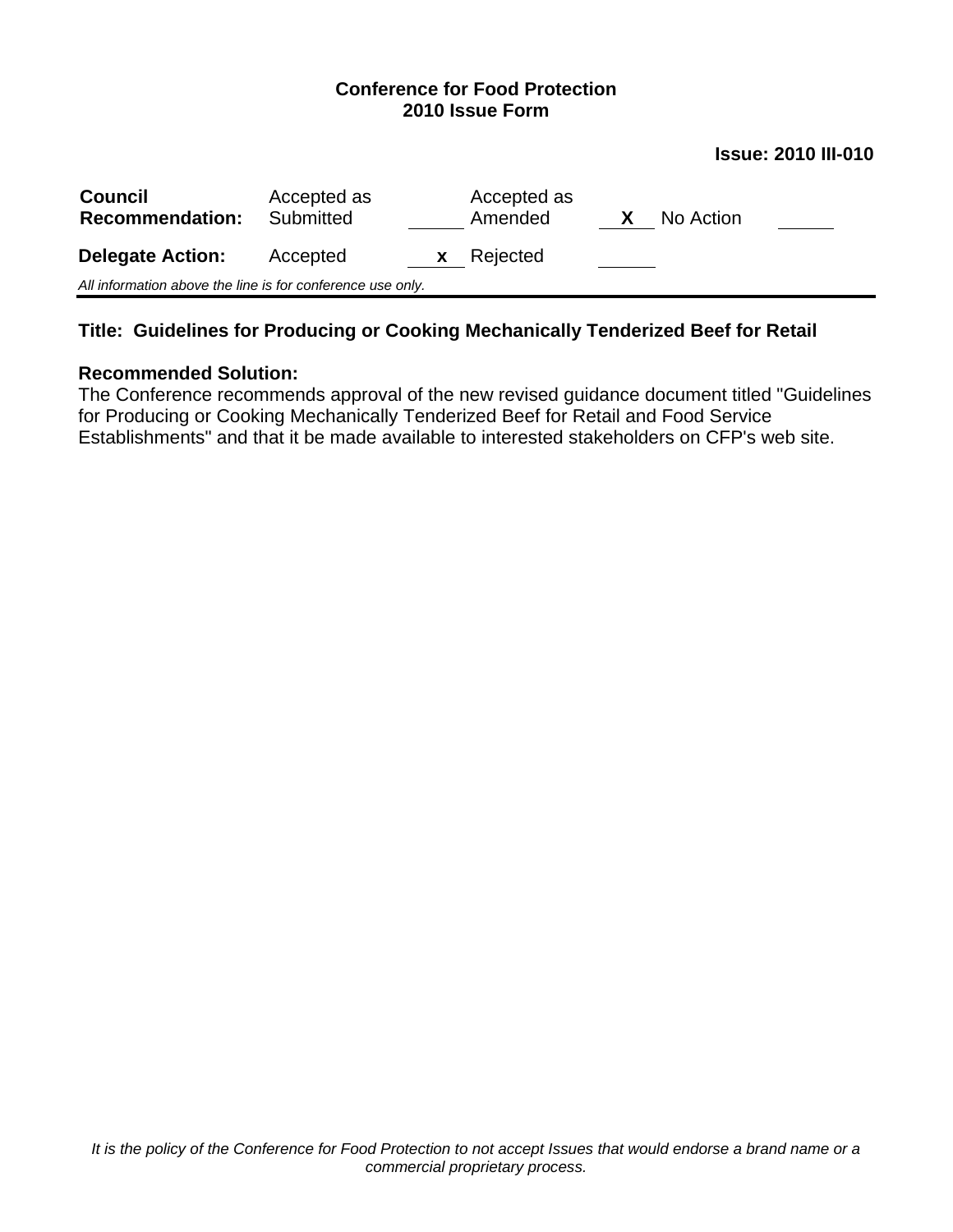#### **Issue: 2010 III-011**

| <b>Council</b><br><b>Recommendation:</b>                   | Accepted as<br>Submitted |   | Accepted as<br>Amended | No Action |  |
|------------------------------------------------------------|--------------------------|---|------------------------|-----------|--|
| <b>Delegate Action:</b>                                    | Accepted                 | X | Rejected               |           |  |
| All information above the line is for conference use only. |                          |   |                        |           |  |

## **Title: Report – Hot Holding Committee**

#### **Recommended Solution:**

The Conference recommends acknowledgement of the Committee's Final report to the 2010 Biennial Meeting and thanking the committee members for their work.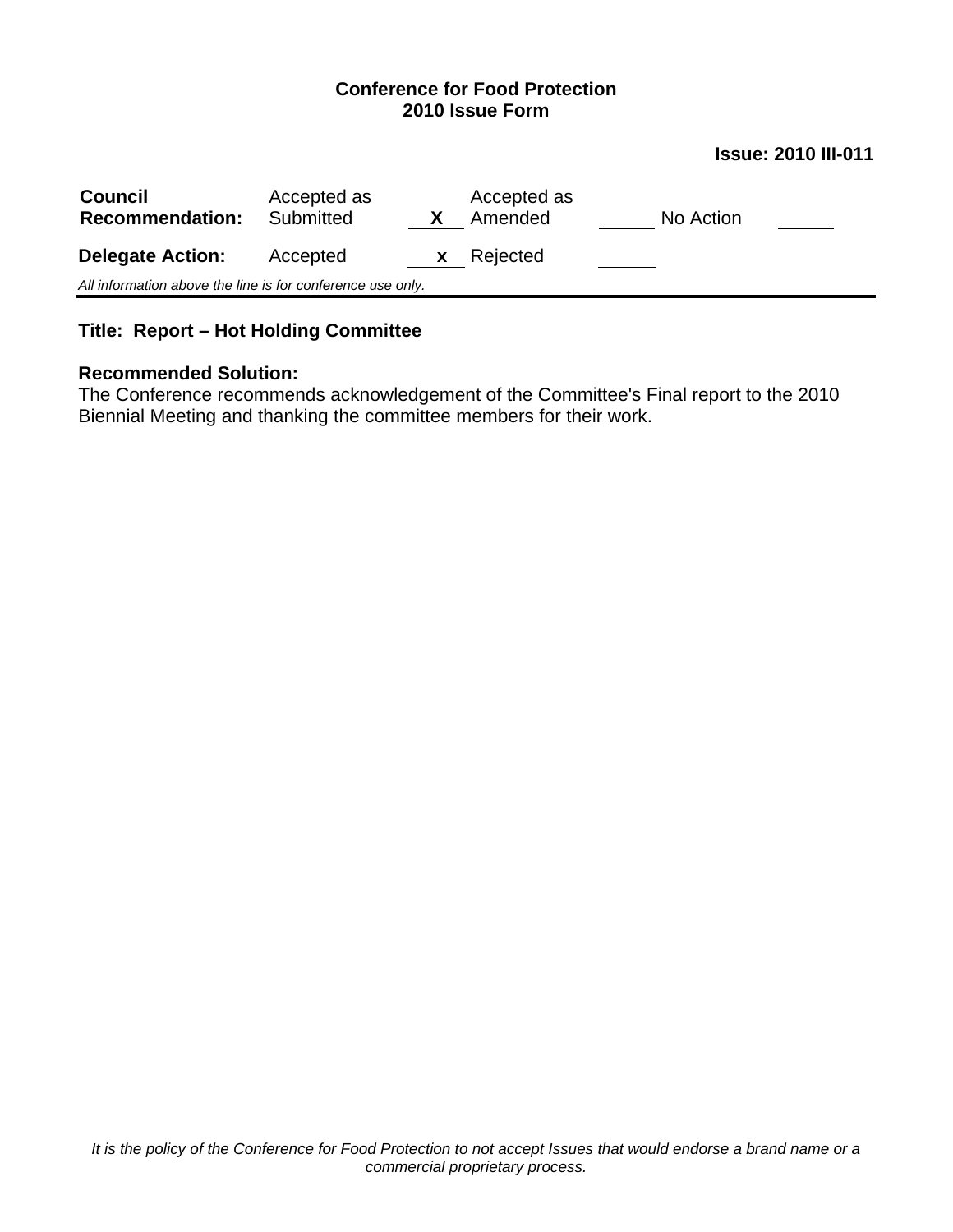#### **Issue: 2010 III-012**

| <b>Council</b><br><b>Recommendation:</b>                   | Accepted as<br>Submitted |   | Accepted as<br>Amended | No Action |  |
|------------------------------------------------------------|--------------------------|---|------------------------|-----------|--|
| <b>Delegate Action:</b>                                    | Accepted                 | X | Rejected               |           |  |
| All information above the line is for conference use only. |                          |   |                        |           |  |

## **Title: Re-create – Hot Holding Committee**

#### **Recommended Solution:**

The conference recommends that the Conference send a letter to FDA recommending that the issue of evaporative cooling and its relationship to pathogen growth during hot holding be investigated as a research priority.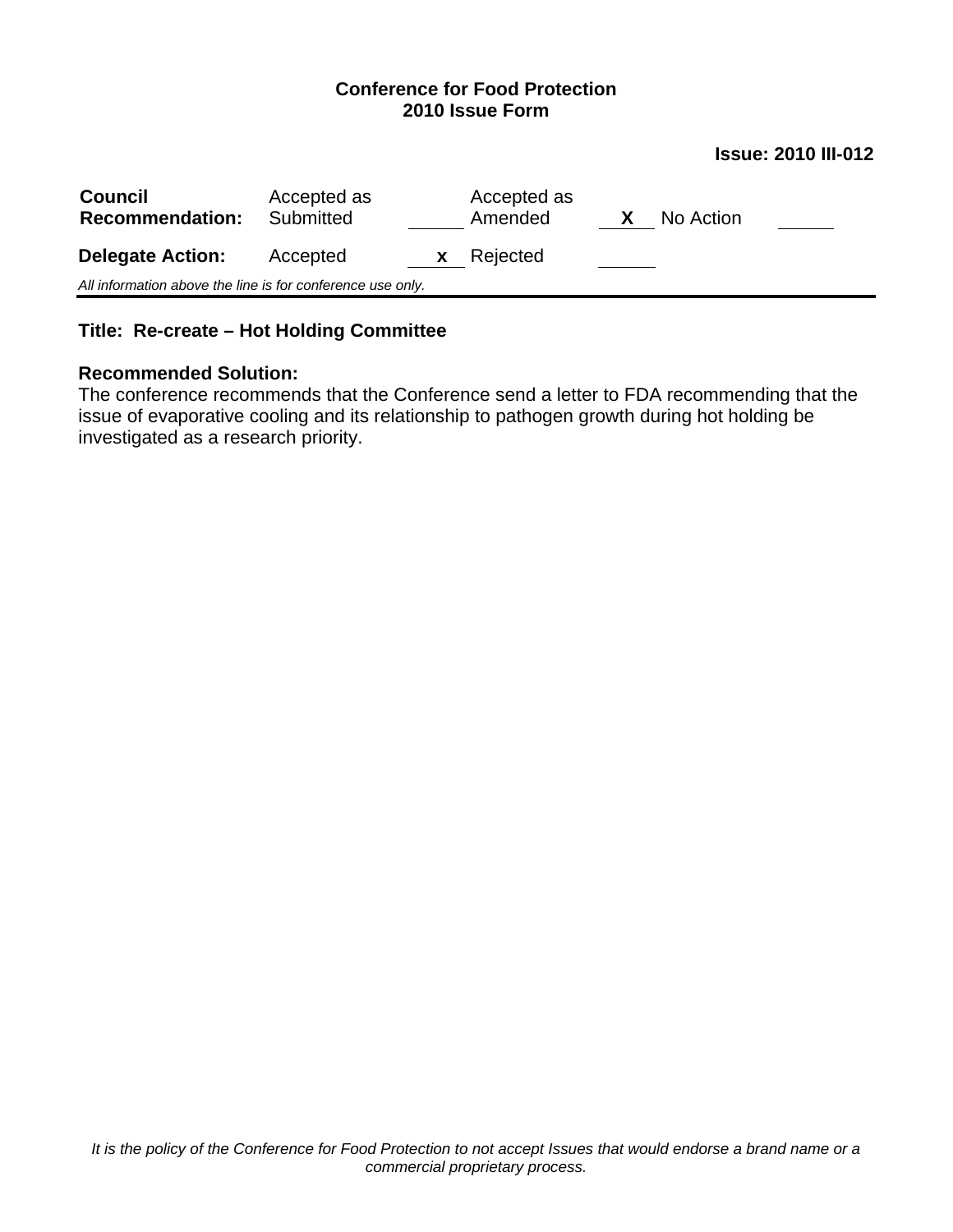#### **Issue: 2010 III-013**

| <b>Council</b><br><b>Recommendation:</b>                   | Accepted as<br>Submitted |   | Accepted as<br>Amended | No Action |  |
|------------------------------------------------------------|--------------------------|---|------------------------|-----------|--|
| <b>Delegate Action:</b>                                    | Accepted                 | X | Rejected               |           |  |
| All information above the line is for conference use only. |                          |   |                        |           |  |

## **Title: Bare Hand Contact for RTE Ingredients that are Fully Cooked After Handling**

#### **Recommended Solution:**

The Conference recommends that the Conference send a letter to FDA requesting that provisions to allow for use of Ready-to-Eat FOOD ingredients from containers that are used exclusively in food products which are subsequently fully cooked or reheated should be added to the Food Code.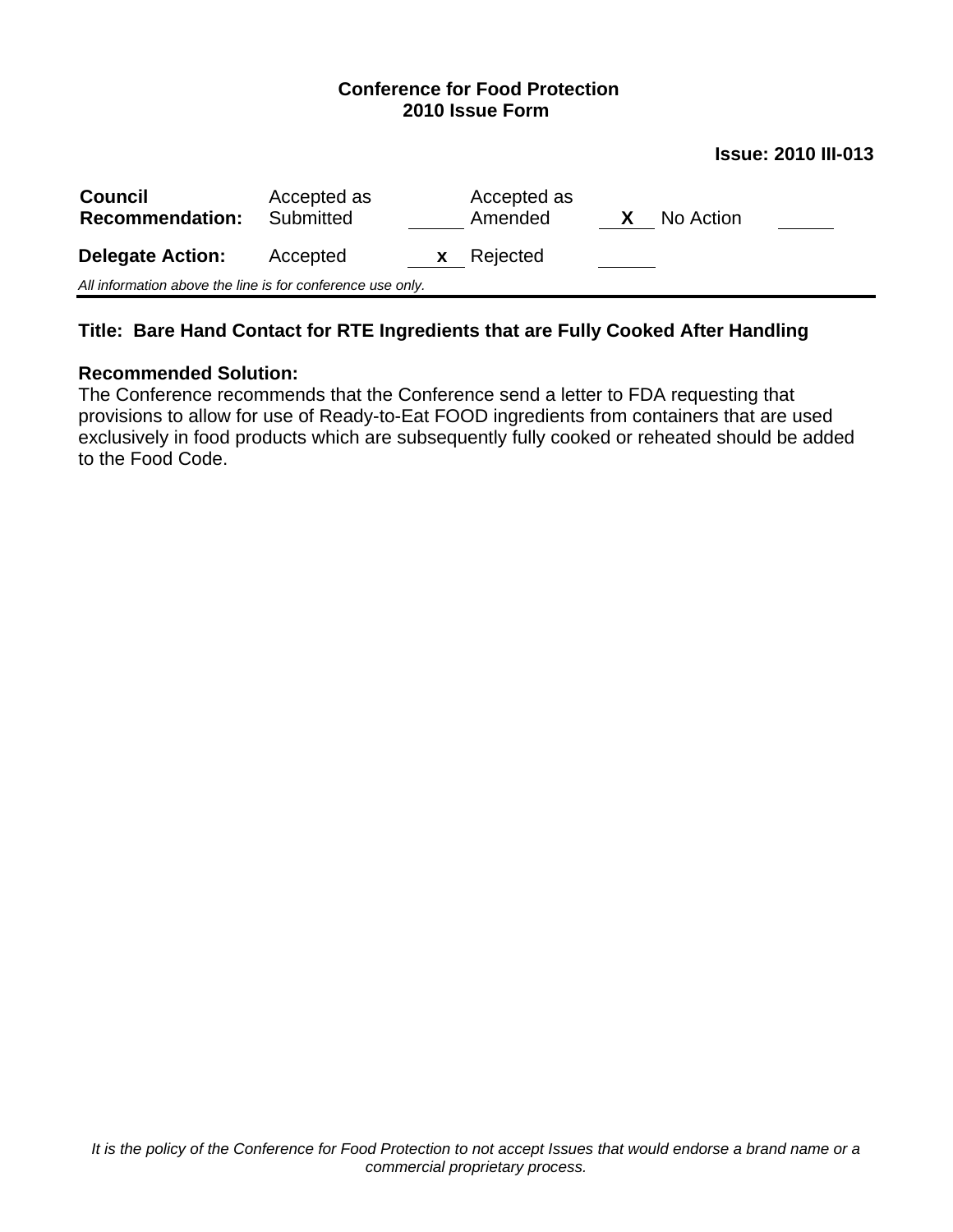#### **Issue: 2010 III-014**

| <b>Council</b><br><b>Recommendation:</b>                   | Accepted as<br>Submitted |   | Accepted as<br>Amended | No Action | X |
|------------------------------------------------------------|--------------------------|---|------------------------|-----------|---|
| <b>Delegate Action:</b>                                    | Accepted                 | X | Rejected               |           |   |
| All information above the line is for conference use only. |                          |   |                        |           |   |
|                                                            |                          |   |                        |           |   |

## **Title: Hand Sanitizer Use between Glove Changes**

#### **Recommended Solution:**

The Conference recommends no action.

## **Reason:**

Submitter requested that the issue be withdrawn.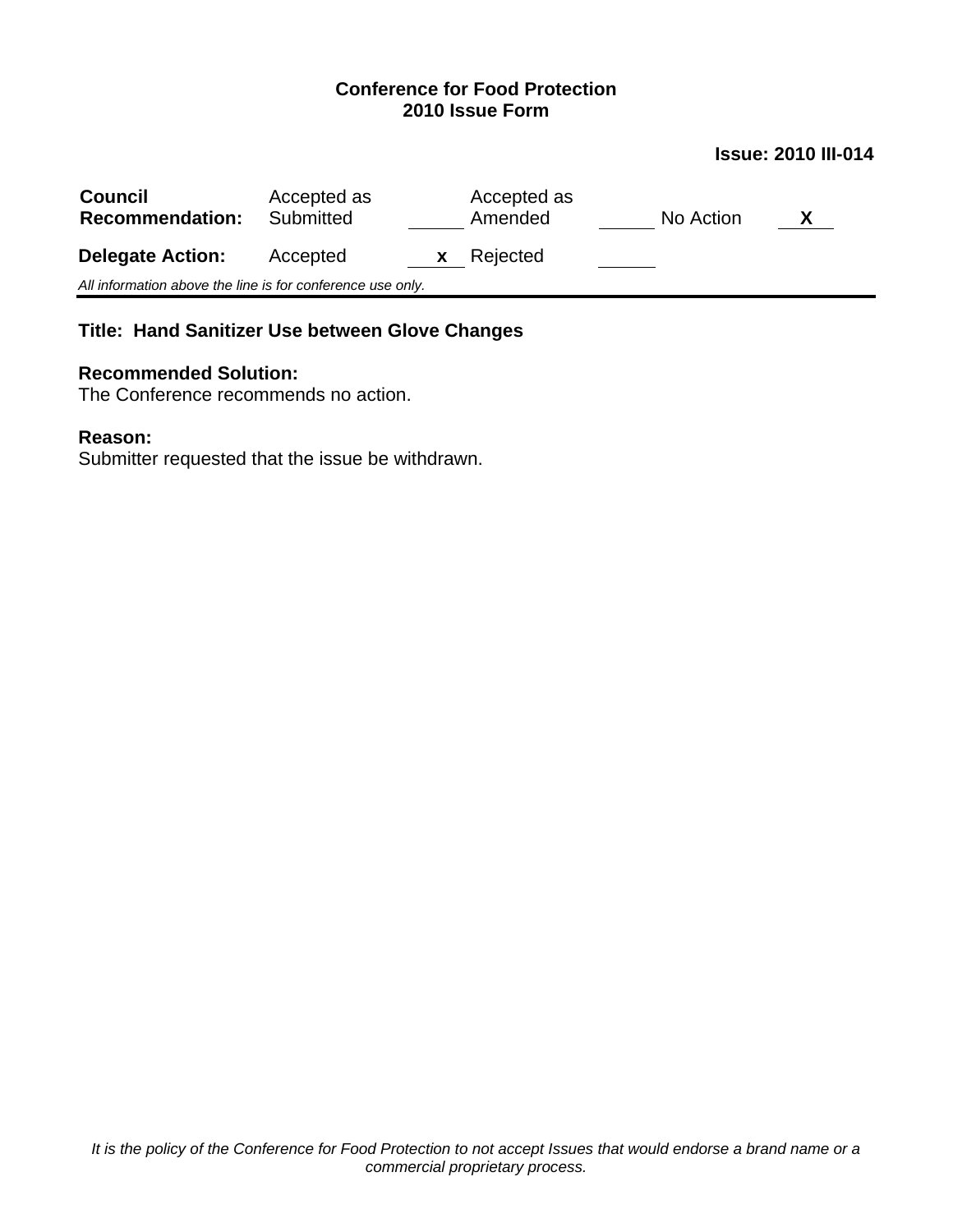#### **Issue: 2010 III-015**

| <b>Council</b><br><b>Recommendation:</b>                   | Accepted as<br>Submitted |   | Accepted as<br>Amended | No Action |  |
|------------------------------------------------------------|--------------------------|---|------------------------|-----------|--|
| <b>Delegate Action:</b>                                    | Accepted                 | X | Rejected               |           |  |
| All information above the line is for conference use only. |                          |   |                        |           |  |

## **Title: Temperature of Water for Handwashing Sinks**

#### **Recommended Solution:**

The Conference recommends that a letter be sent to the FDA recommending changes to the Food Code section **5-202.12 Handwashing Sink, Installation** to read as follows:

### **5-202.12 Handwashing Sink, Installation.**

(A) A handwashing sink shall be equipped to provide warm water at a temperature of  $85^{\circ}$ F (29.5 $^{\circ}$ C) or above through a mixing valve or combination faucet. <sup>Pf</sup>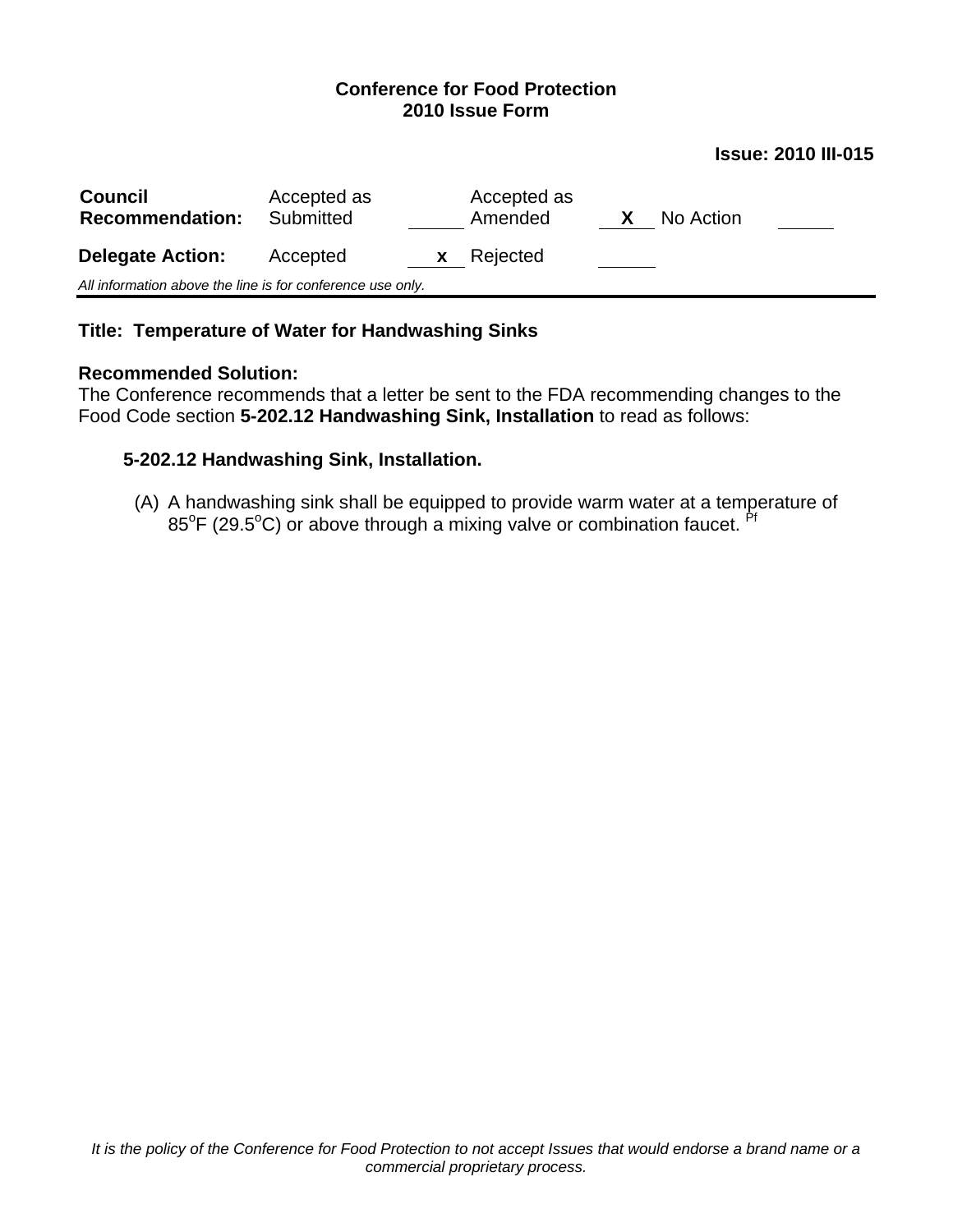#### **Issue: 2010 III-016**

| <b>Council</b><br><b>Recommendation:</b>                   | Accepted as<br>Submitted |   | Accepted as<br>Amended | No Action |  |
|------------------------------------------------------------|--------------------------|---|------------------------|-----------|--|
| <b>Delegate Action:</b>                                    | Accepted                 | X | Rejected               |           |  |
| All information above the line is for conference use only. |                          |   |                        |           |  |

### **Title: Sequential Application of Hand Antiseptic for Use in No-Water Situations**

#### **Recommended Solution:**

The Conference recommends that a committee be formed to include appropriate stakeholders including Center for Food Safety and Applied Nutrition (CFSAN), CDC and Center for Drug Evaluation and Research (CDER) to address:

- 1.) the efficacy/risk reduction strategies of alternative hand hygiene regimes compared to handwashing with respect to foodborne pathogens including viruses
- 2.) identify settings where alternatives to handwashing are appropriate.

and report back to the 2012 Conference.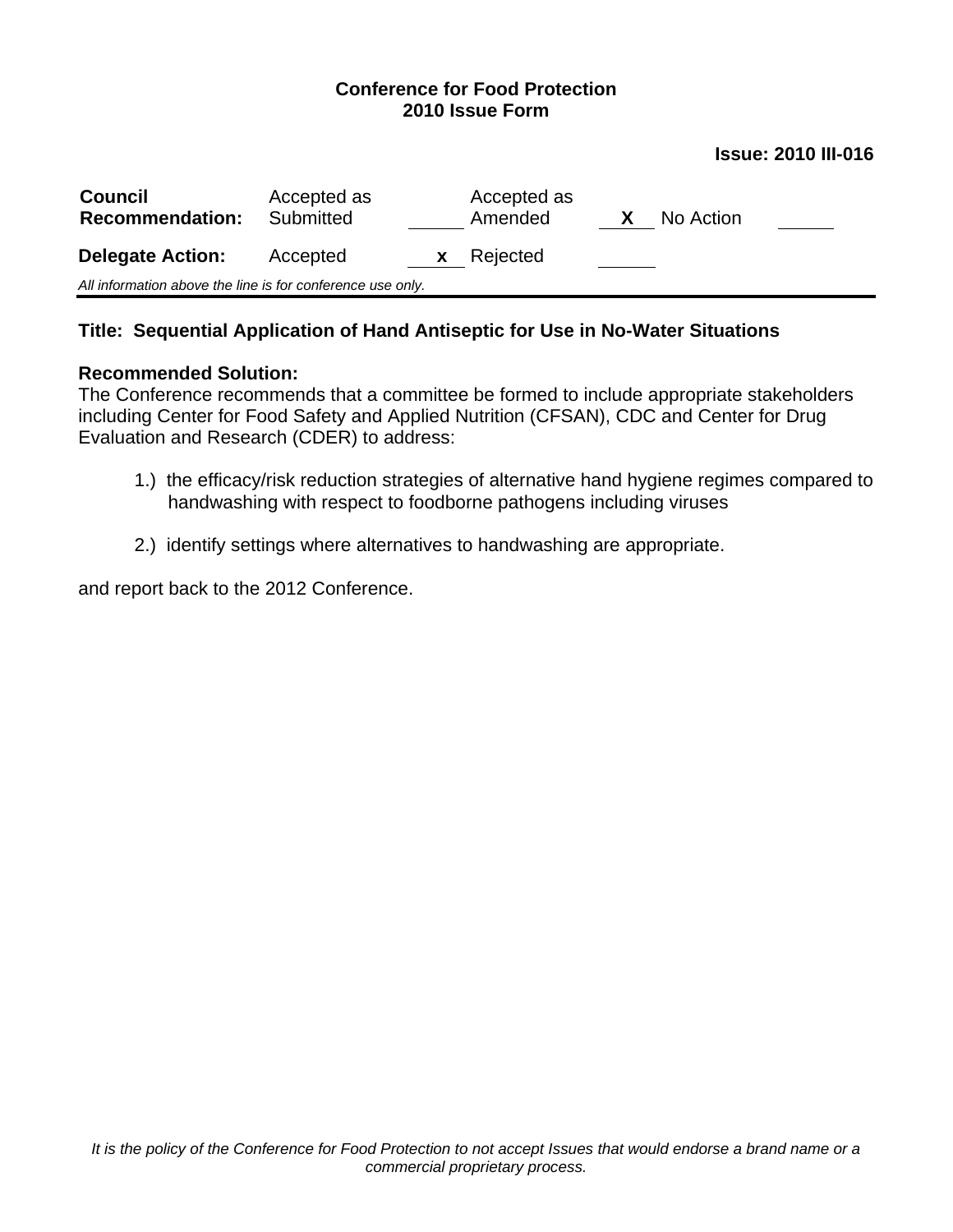## **Issue: 2010 III-017**

| <b>Council</b><br><b>Recommendation:</b>                   | Accepted as<br>Submitted |   | Accepted as<br>Amended | No Action | X |
|------------------------------------------------------------|--------------------------|---|------------------------|-----------|---|
| <b>Delegate Action:</b>                                    | Accepted                 | X | Rejected               |           |   |
| All information above the line is for conference use only. |                          |   |                        |           |   |

## **Title: Elimination of Open, Refillable Soap Dispensers**

#### **Recommended Solution:**

The Conference recommends no action.

#### **Reason:**

No relevant evidence to support the issue as submitted related to foodborne disease.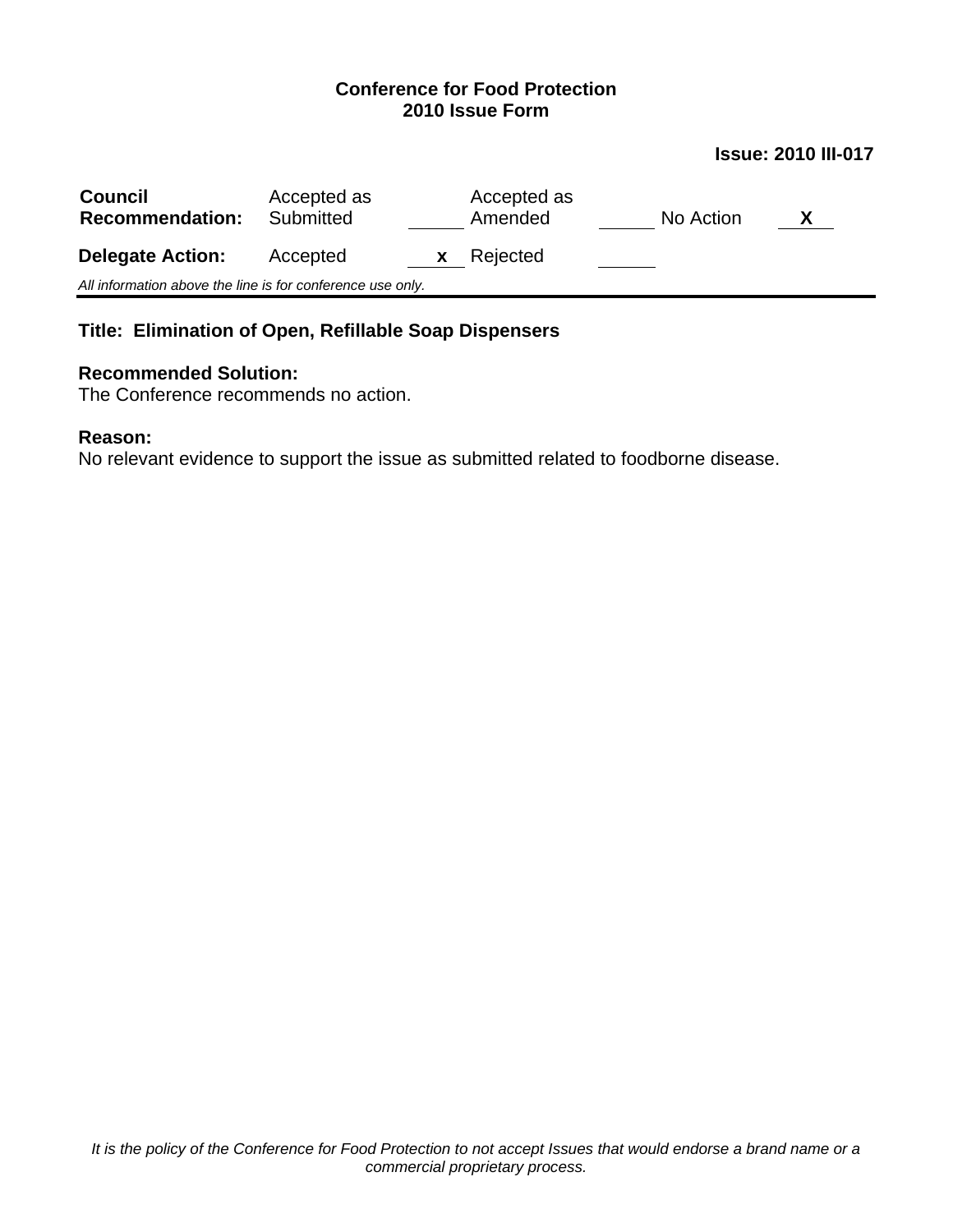#### **Issue: 2010 III-018**

| <b>Council</b><br><b>Recommendation:</b>                   | Accepted as<br>Submitted |   | Accepted as<br>Amended | X | No Action |
|------------------------------------------------------------|--------------------------|---|------------------------|---|-----------|
| <b>Delegate Action:</b>                                    | Accepted                 | X | Rejected               |   |           |
| All information above the line is for conference use only. |                          |   |                        |   |           |

### **Title: Updating ROP Criteria with regard to Cook Chill and Sous Vide**

#### **Recommended Solution:**

The Conference recommends the formation of a new committee that is charged with the following:

- 1.) create a guidance document detailing the scientific evidence of ROP HACCP controls and preventive measures and provide implementation suggestions.
- 2.) recommend clarifications to the Food Code based on charge one.
- 3.) report back to the Conference in 2012.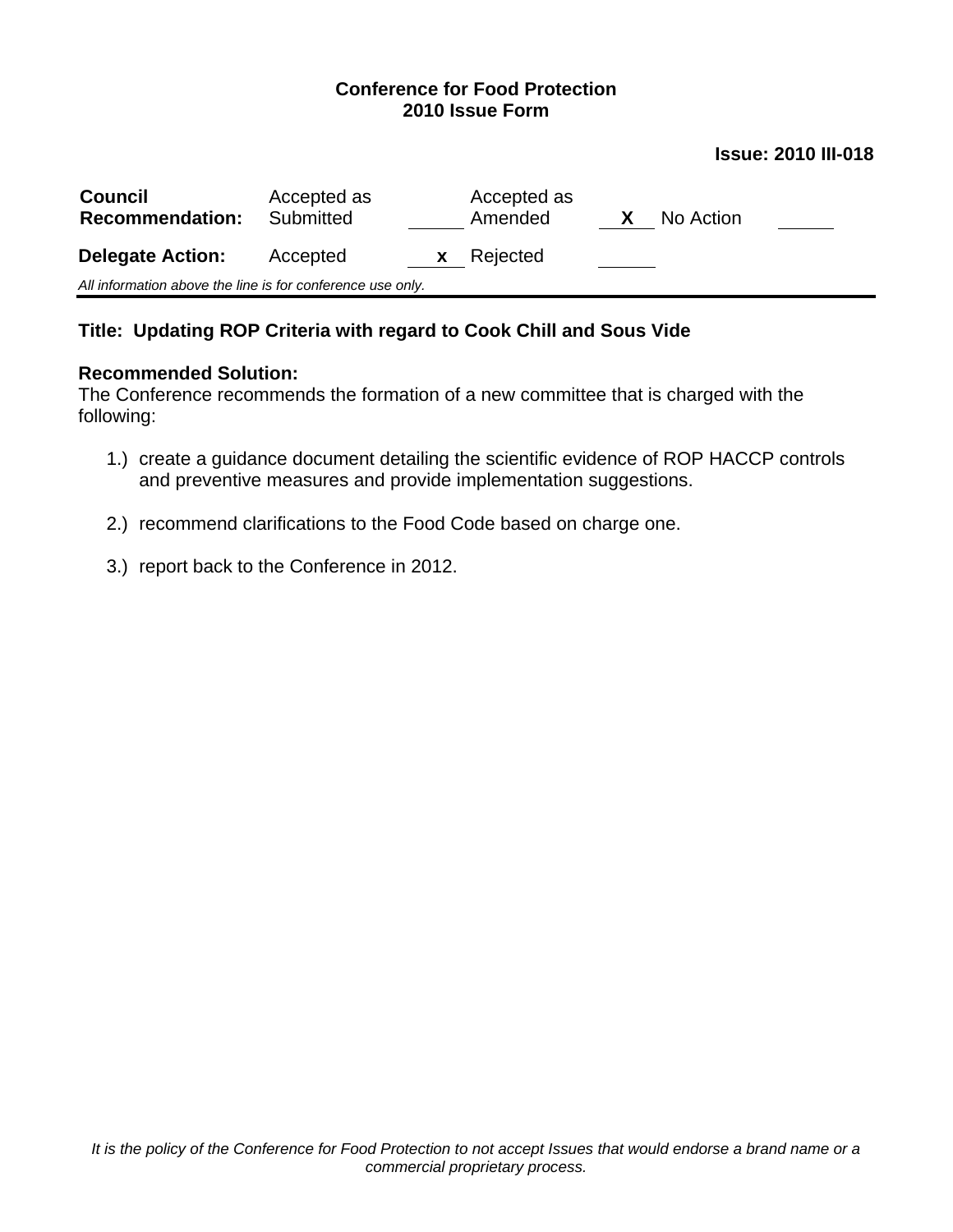#### **Issue: 2010 III-019**

| <b>Council</b><br><b>Recommendation:</b>                   | Accepted as<br>Submitted |   | Accepted as<br>Amended | No Action | X |
|------------------------------------------------------------|--------------------------|---|------------------------|-----------|---|
| <b>Delegate Action:</b>                                    | Accepted                 | X | Rejected               |           |   |
| All information above the line is for conference use only. |                          |   |                        |           |   |

## **Title: Reduce Confusion in ROP Criteria with regard to Cook Chill and Sous Vide**

#### **Recommended Solution:**

The Conference recommends no action.

### **Reason:**

Submitter withdrew the Issue since it was covered in 2010 III-018 (formation of a new committee.)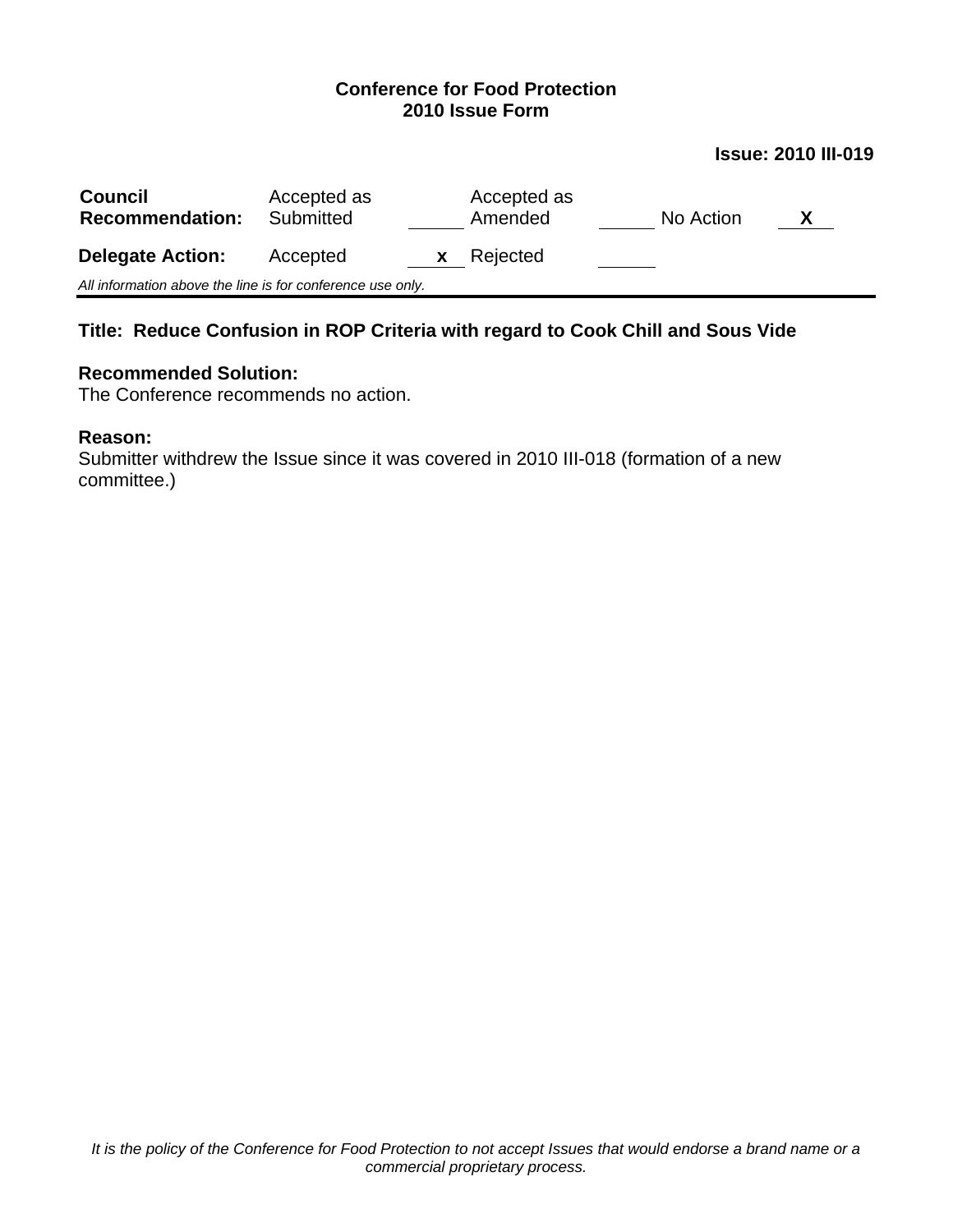#### **Issue: 2010 III-020**

| <b>Council</b><br><b>Recommendation:</b>                   | Accepted as<br>Submitted |   | Accepted as<br>Amended | No Action |  |
|------------------------------------------------------------|--------------------------|---|------------------------|-----------|--|
| <b>Delegate Action:</b>                                    | Accepted                 | X | Rejected               |           |  |
| All information above the line is for conference use only. |                          |   |                        |           |  |

### **Title: 3-302.11 Packaged and Unpackaged Food – Separation**

#### **Recommended Solution:**

The Conference recommends that a letter be sent to FDA requesting that Section 3-302.11 have  $(A)(1)(d)$  added as follows:

3-302.11 Packaged and Unpackaged Food - Separation, Packaging, and Segregation.

(d) *Packaged raw Ground beef may be stored or displayed with or above other cuts of packaged raw beef*

and Annex 3 (Public Health Reasons/Administrative Guidelines) be amended.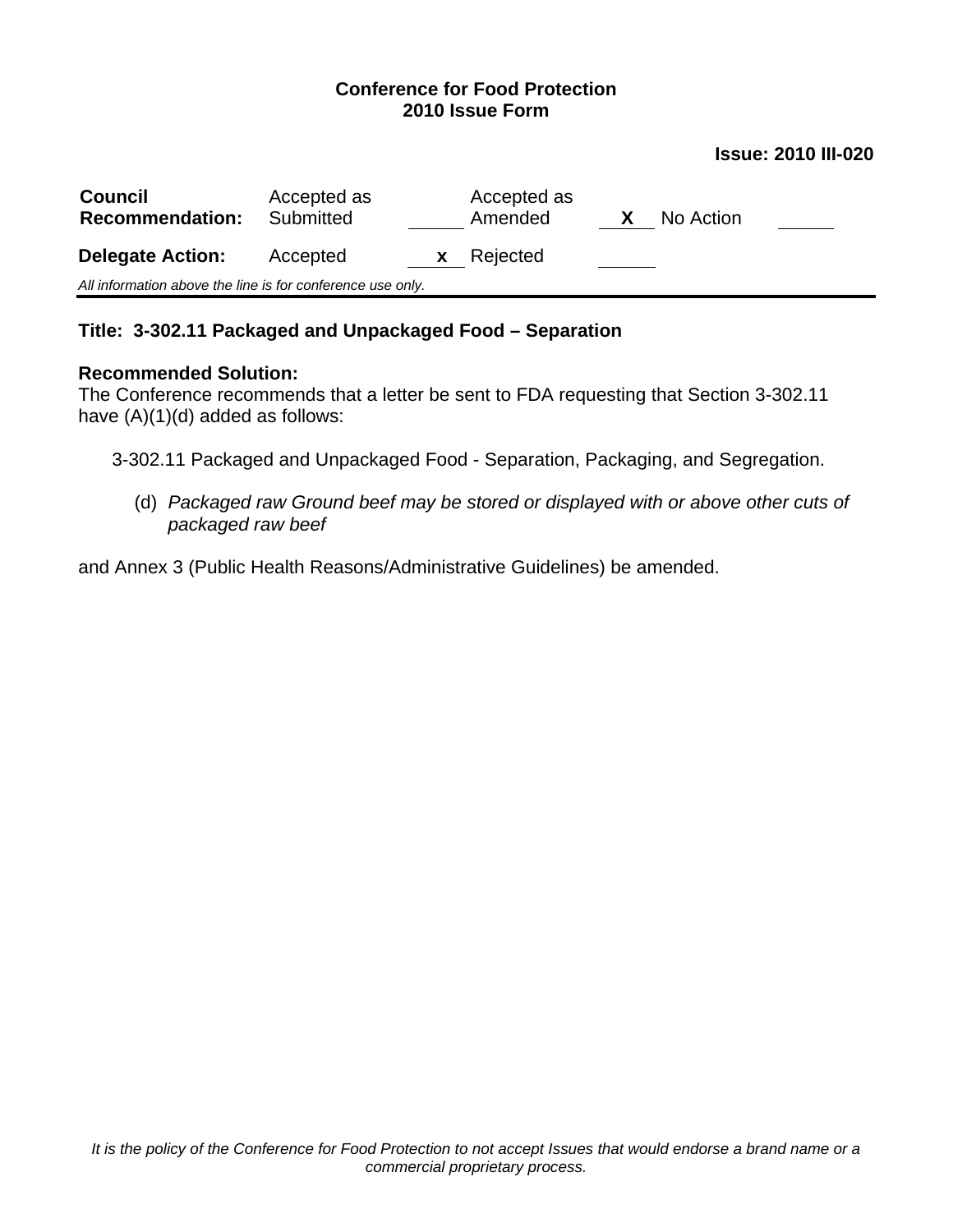## **Issue: 2010 III-021**

| <b>Council</b><br><b>Recommendation:</b>                   | Accepted as<br>Submitted | Accepted as<br>Amended | No Action | X |
|------------------------------------------------------------|--------------------------|------------------------|-----------|---|
| <b>Delegate Action:</b>                                    | Accepted<br>X.           | Rejected               |           |   |
| All information above the line is for conference use only. |                          |                        |           |   |

## **Title: Packaged Ice Manufacturing at Retail**

#### **Recommended Solution:**

The Conference recommends no action.

### **Reason:**

Packaged ice is currently covered in the Food Code.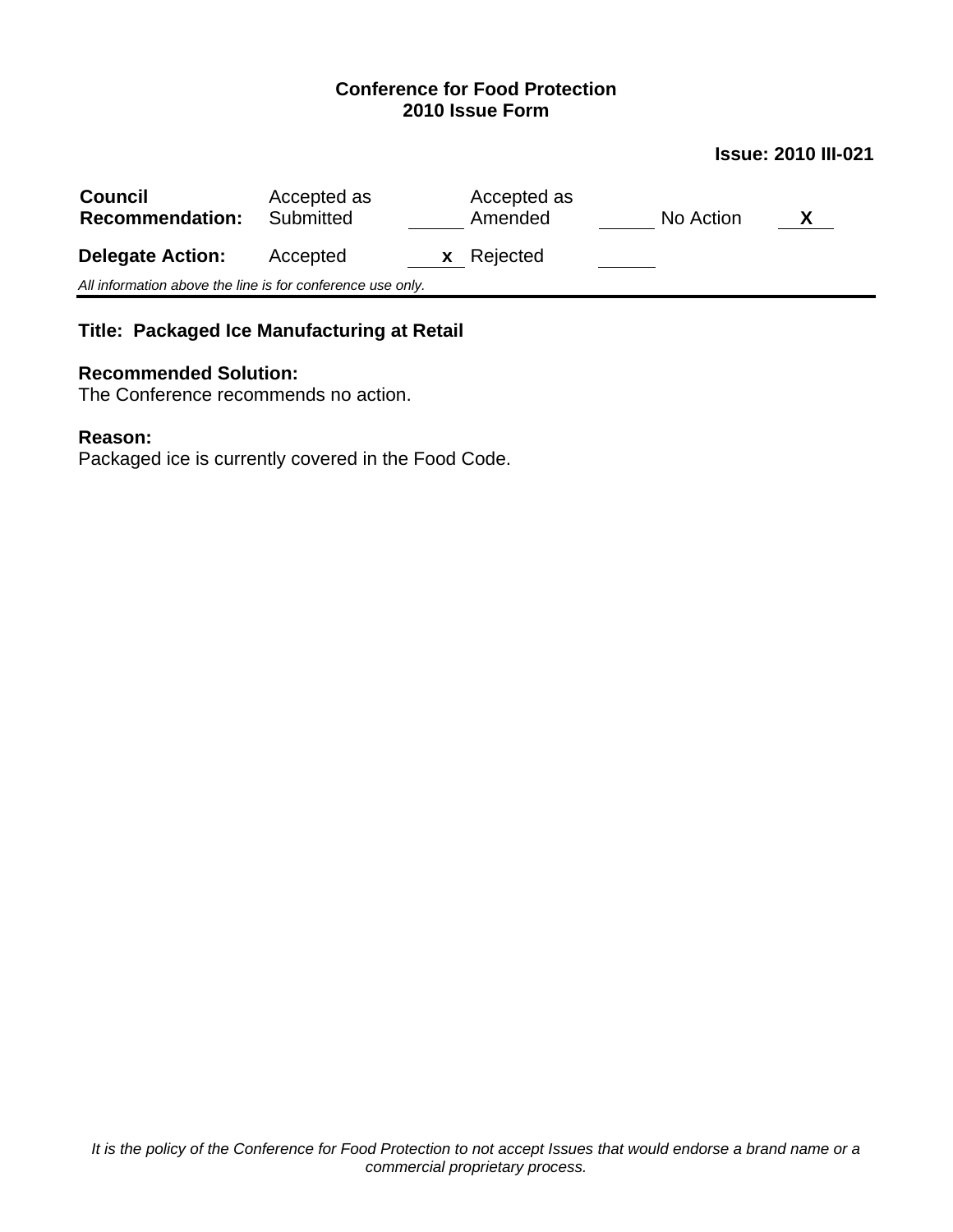#### **Issue: 2010 III-022**

| <b>Council</b><br><b>Recommendation:</b>                   | Accepted as<br>Submitted |          | Accepted as<br>Amended | $\bm{x}$ | No Action |  |
|------------------------------------------------------------|--------------------------|----------|------------------------|----------|-----------|--|
| <b>Delegate Action:</b>                                    | Accepted                 | <b>X</b> | Rejected               |          |           |  |
| All information above the line is for conference use only. |                          |          |                        |          |           |  |

### **Title: Antimicrobial Treatments for Washing Fruits and Vegetables**

#### **Recommended Solution:**

The Conference recommends that a letter be sent to the FDA recommending the following changes to the Food Code:

### **Annex 3** §**3-302.15 Washing Fruits and Vegetables.**

"... All fresh produce, except commercially washed, pre-cut, and bagged produce, must be thoroughly washed under running, potable water and/or with approved antimicrobial agents, before eating, cutting or cooking. ..."

"... To reduce the likelihood of infiltration, wash water temperature should be maintained at 10°F warmer than the pulp temperature of any produce being washed. Because certain fruits and vegetables are susceptible to infiltration of microorganisms during soaking or submersion, it is recommended that soaking or submerging produce during cleaning be avoided. When it is not practical to reduce the temperature differential between the wash/cooling water and the produce, it is especially important to follow practices to minimize pathogens in the water or on the surface of produce. Such practices may include using antimicrobial chemicals in the wash water or using spray type wash treatments. It is important that proper handwashing procedures are followed, in accordance with ¶ Section 2-301.12 (F) Cleaning Procedure, before and after handling fresh produce."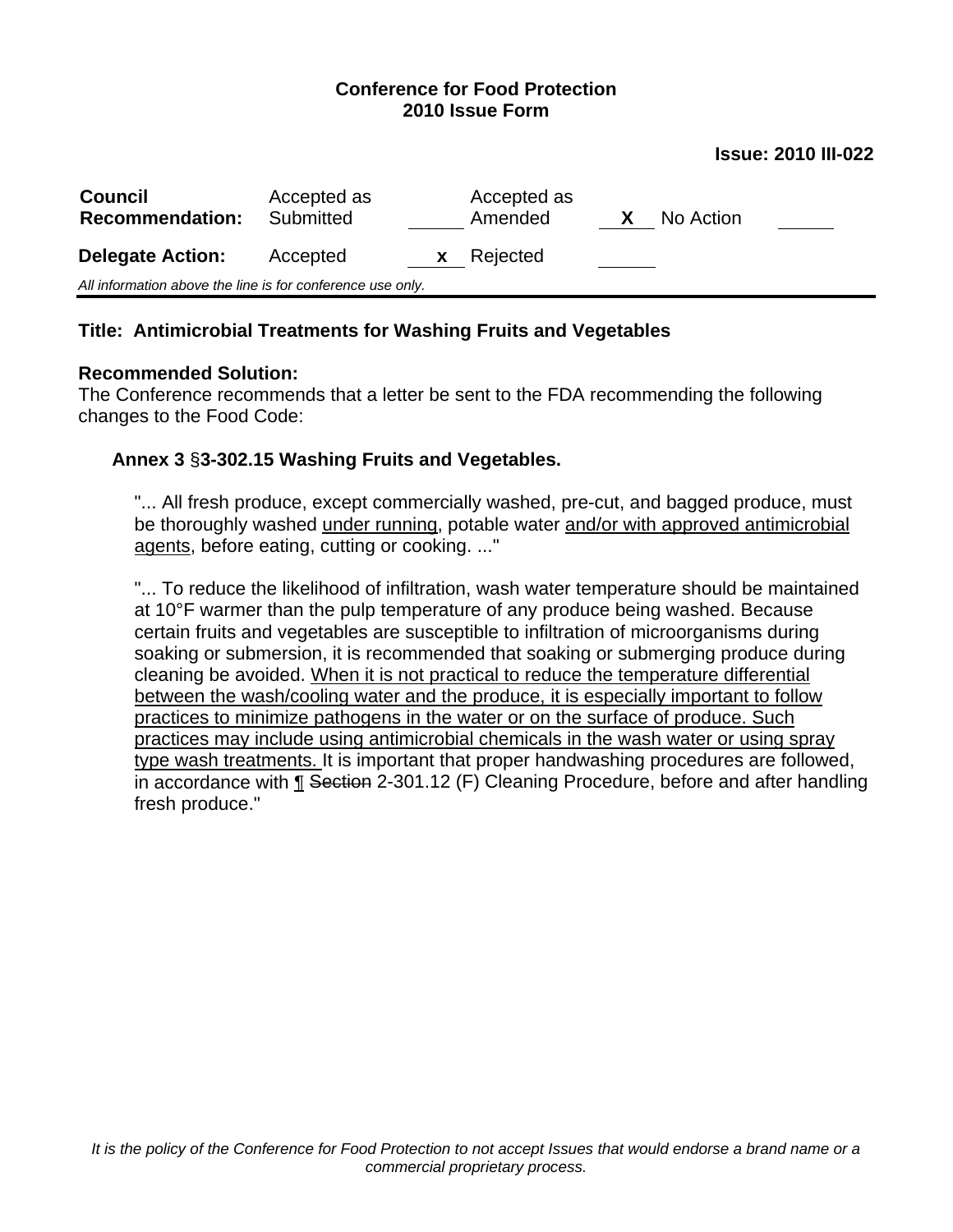#### **Issue: 2010 III-023**

| <b>Council</b><br><b>Recommendation:</b>                   | Accepted as<br>Submitted |    | Accepted as<br>Amended | X | No Action |  |
|------------------------------------------------------------|--------------------------|----|------------------------|---|-----------|--|
| <b>Delegate Action:</b>                                    | Accepted                 | X. | Rejected               |   |           |  |
| All information above the line is for conference use only. |                          |    |                        |   |           |  |
|                                                            |                          |    |                        |   |           |  |

## **Title: Food Establishment Response Procedure to Vomiting and Diarrheal Contamination**

#### **Recommended Solution:**

The Conference recommends that a letter be sent to FDA requesting modification of the 2009 Food Code to require that food establishments have access to a plan for responding to unexpected events that result in the discharge of vomitus or feces in any area other than a toilet.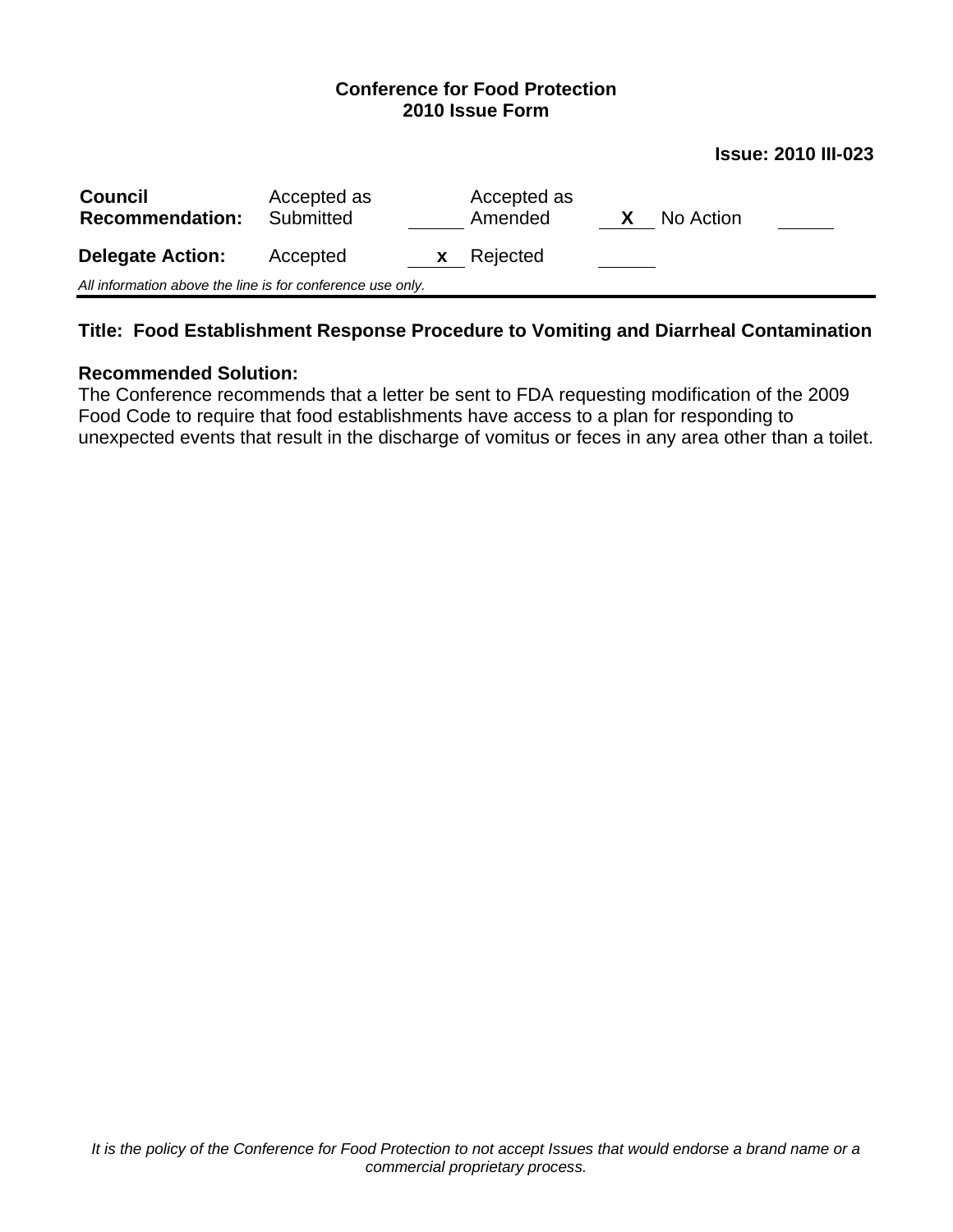#### **Issue: 2010 III-024**

| <b>Council</b><br><b>Recommendation:</b>                   | Accepted as<br>Submitted |   | Accepted as<br>Amended | No Action |  |  |  |
|------------------------------------------------------------|--------------------------|---|------------------------|-----------|--|--|--|
| <b>Delegate Action:</b>                                    | Accepted                 | X | Rejected               |           |  |  |  |
| All information above the line is for conference use only. |                          |   |                        |           |  |  |  |

### **Title: Drying Agents**

#### **Recommended Solution:**

The Conference recommends that a letter be sent to the FDA recommending the following changes to the Food Code,

## **7-204.14 Drying Agents, Criteria**

Drying agents used in conjunction with sanitization shall:

- (A) Contain only components that are listed as one of the following:
	- (1) Generally recognized as safe for use in food as specified in 21 CFR 182 Substances Generally Recognized as Safe, or 21 CFR 184 - Direct Food Substances Affirmed as Generally Recognized as Safe, <sup>P</sup>
	- (2) Generally recognized as safe for the intended use as specified in 21 CFR 186 Indirect Food Substances Affirmed as Generally Recognized as Safe. P
	- (3) Generally recognized as safe (GRAS) as determined by independent GRAS selfdeterminations by a panel of experts as specified in 21 CFR 170.30, <sup>P</sup>
	- (4) Subject of a Food Contact Notification (FCN) that is effective in accordance with the Federal Food Drug and Cosmetic Act (FFDCA) Section 409.<sup>P</sup>

FDA publishes the effective FCN's on their website at: http://www.fda.gov/Food/FoodIngredientsPackaging/FoodContactSubstancesFCS/ucm11 6567.htm

- (53) Approved for use as a drying agent under a prior sanction specified in 21 CFR 181 - Prior-Sanctioned Food Ingredients. <sup>P</sup>
- (64) Specifically regulated as an indirect food additive for use as a drying agent as specified in 21 CFR Parts 174175-178, P or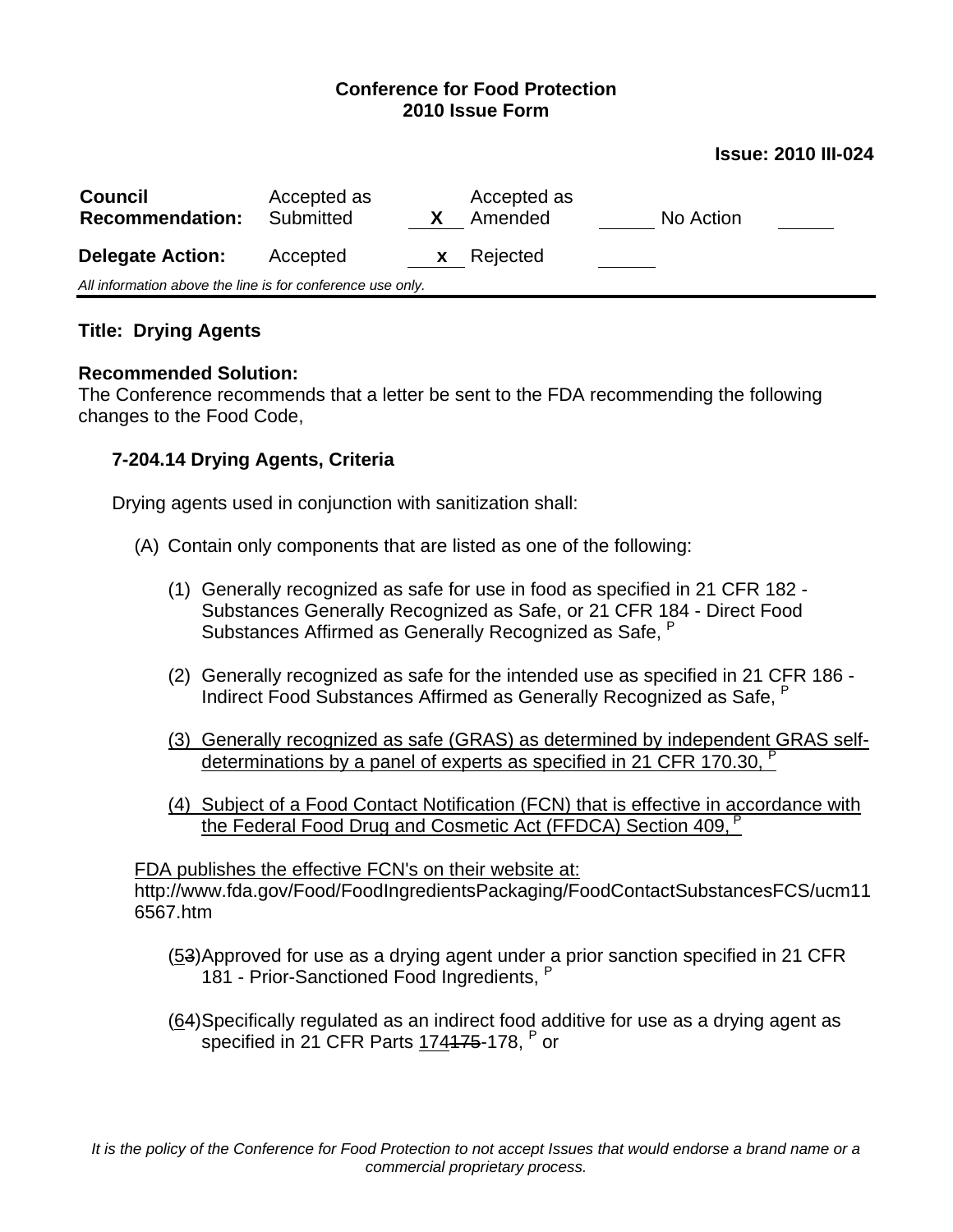- (75) Approved for use as a drying agent under the threshold of regulation process established by 21 CFR 170.39 Threshold of regulation for substances used in food-contact articles; P and
- (B) When sanitization is with chemicals, the approval required under Subparagraph (A)(3) or (A)(5) of this section or the regulation as an indirect food additive required under Subparagraph (A)(4) of this section, shall be specifically for use with chemical sanitizing solutions. <sup>F</sup>

## **2) Annex 3. Chapter 7- Part 204.14 Sanitizers, Criteria.**

"If the chemical wash, boiler water additive, or drying agent used is not made up of components that are approved as food additives or generally recognized as safe, illness may result. This could be due to residues that may remain from the use of compounds such as unrecognized drying agents. This is why only those chemicals that are listed in the CFR or are appropriately cleared as food additives can be used.

"Chemicals that are not listed for these uses may be submitted for review by filing a Food Additive Petition, a Food Contact Notification (FCN), have GRAS clearance, or meet the Threshold of Regulation (TOR) requirements*.* Wash chemicals, boiler water additives, and drying agents are classified as food additives because of the possibility that they may end up in food. Therefore, they are subject to review before being used or listed in the CFR.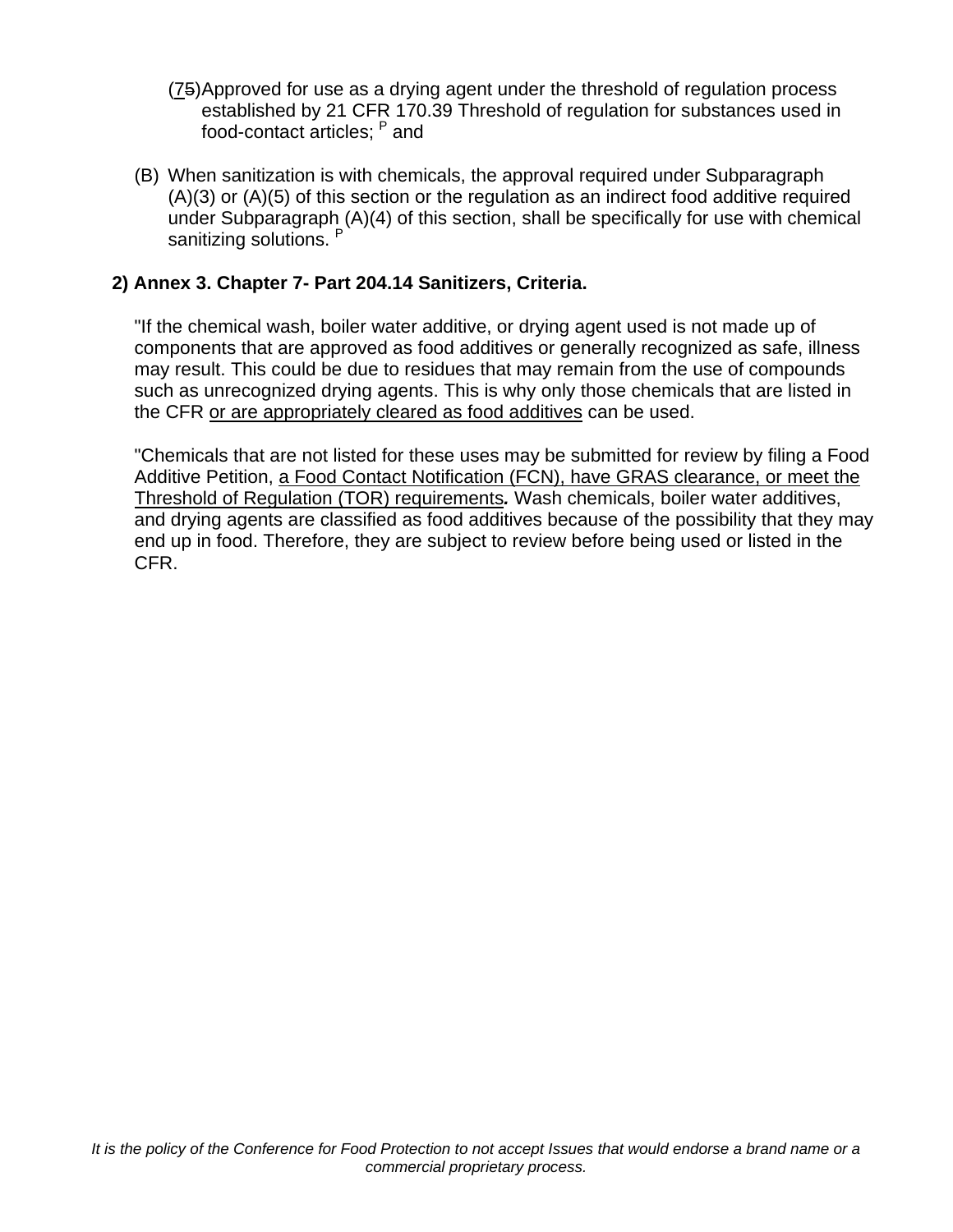#### **Issue: 2010 III-025**

| <b>Council</b><br><b>Recommendation:</b>                   | Accepted as<br>Submitted |    | Accepted as<br>Amended | No Action | X |
|------------------------------------------------------------|--------------------------|----|------------------------|-----------|---|
| <b>Delegate Action:</b>                                    | Accepted                 | X. | Rejected               |           |   |
| All information above the line is for conference use only. |                          |    |                        |           |   |

## **Title: Specialized Processing Methods**

#### **Recommended Solution:**

The Conference recommends no action.

#### **Reason:**

The submitter wished to withdraw the issue.